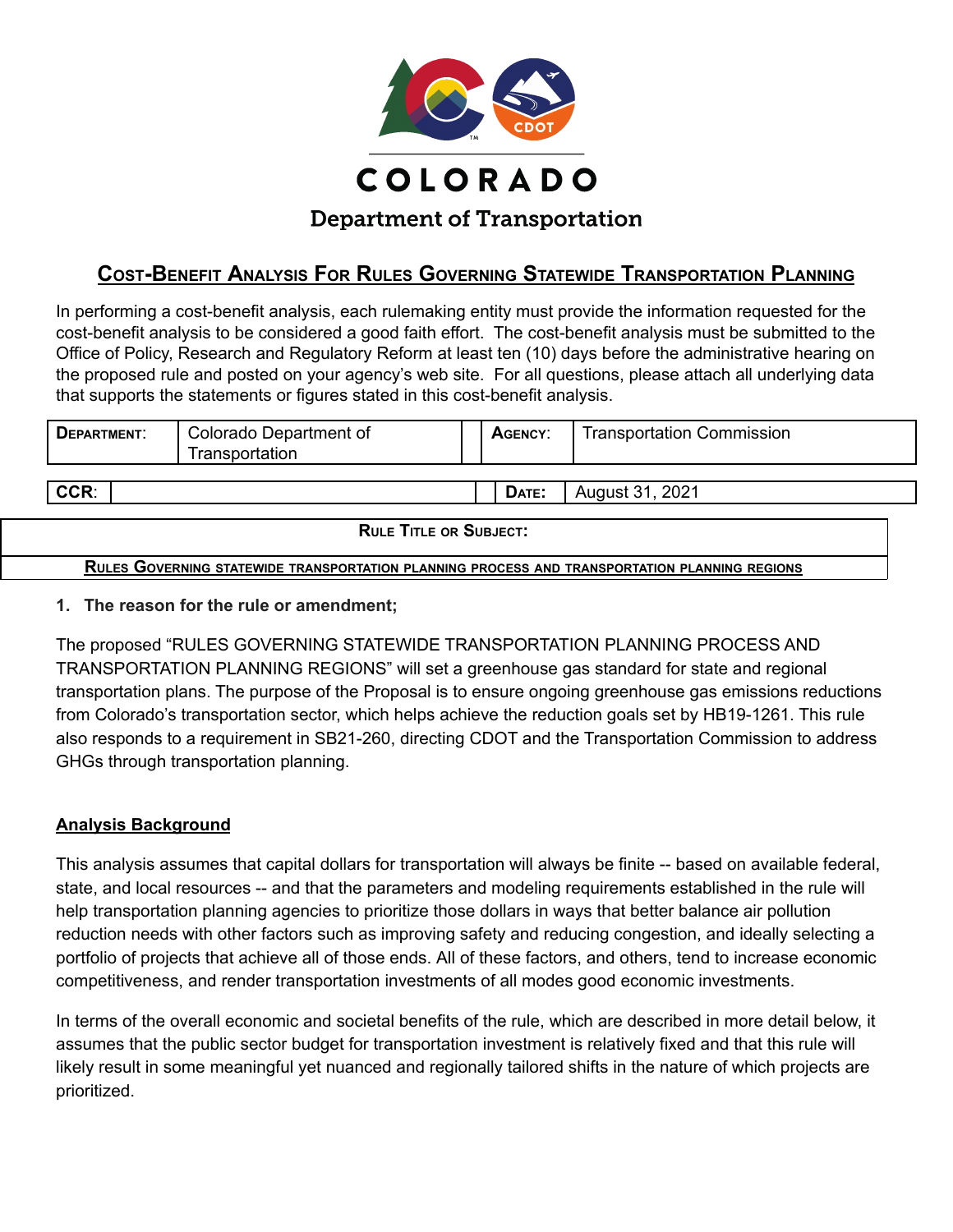The baseline for this analysis assumes a status quo that tallies the sum of regional transportation plans (RTPs) across all five metropolitan planning areas. These RTPs include state projects that are within the Metropolitan Planning Organization (MPO) boundaries For example: all CDOT projects within the Denver metropolitan area are also included in the RTP for the Denver Regional Council of Governments (DRCOG). These long range plans typically extend out for about 30 years, so unlike the more proximate plans established at both the state and MPO levels, many of the projects included in these plans are notional and far away from delivery. Generally speaking, these RTPs are inclusive of capital investments but do not include maintenance budgets, which are typically paid for separately by the state and local governments respectively, without engagement by the MPOs.

As these plans are not fully fiscally constrained, meaning that in actuality they contain more projects than can be paid for with resource constraints, they typically fluctuate significantly before projects are transferred to nearer term, fiscally constrained plans (e.g. the first four years of the state's "ten year plan" and the MPO transportation improvement plans or TIPs). The current sum of the long range RTPs for all five MPO areas is approximately \$28 billion of projects, many of which are not fully funded or planned. Notably, this baseline does not include the state's many planned projects in rural Colorado, outside of the boundaries of the MPO areas and represented by rural transportation planning regions (TPRs). Virtually none of these rural projects would trigger the need for GHG Mitigation Measures under this rule because, with rare exception, they do not add capacity or change land use patterns. Rather, they are generally focused on state of good repair (e.g. repaving projects), safety and resiliency improvements like adding shoulders and passing lanes, and increasingly, supporting the economic vitality of communities by investing in revitalizing main streets across the state.

Using the sum of the RTPs as the baseline for the size of the transportation capital program that could be subject to mode shift, the analysis below assumes that, over several periods of performance, it is estimated that between a quarter and a third of resources would need to be shifted towards transportation project types that have air quality mitigation benefits -- as well as many societal co-benefits -- in order to achieve the targets set in the rule (and notably, if total spending shifted either higher or lower than in the scenario described here, it is likely that the proportions would be fairly similar). As explained in the table below, which assumes that spending is roughly consistent across the periods of time identified, this number is significantly lower in the immediate years and increases in the outyears. This, in large part, is because the early year projects are assumed to add significant transit service, which carry operating costs that aggregate. However, while the modeling assumes that about 20% of transit costs are paid back by farebox revenue, it does not factor in other revenue sources that often become available as a transit system grows. For example, federal formula funds for transit are allocated partially on the basis of existing ridership, so more ridership tends to result in more federal funding.

#### **Table 1 Net Neutral Investment Levels and Dollars Shifted to Multimodal Transportation and other Environmentally Beneficial Transportation Investments (net present value, millions of 2021 dollars)**

| <b>Years</b> | Total RTPs + 10-Year Plan | <b>Total Shift to Mitigation</b> | <b>Percent Shift</b> |
|--------------|---------------------------|----------------------------------|----------------------|
| 2022-2025    | \$3,842.07                | \$417.90                         | 11%                  |
| 2026-2030    | \$4,802.59                | \$974.90                         | 21%                  |
| 2031-2040    | \$9,605.17                | \$2,655.80                       | 28%                  |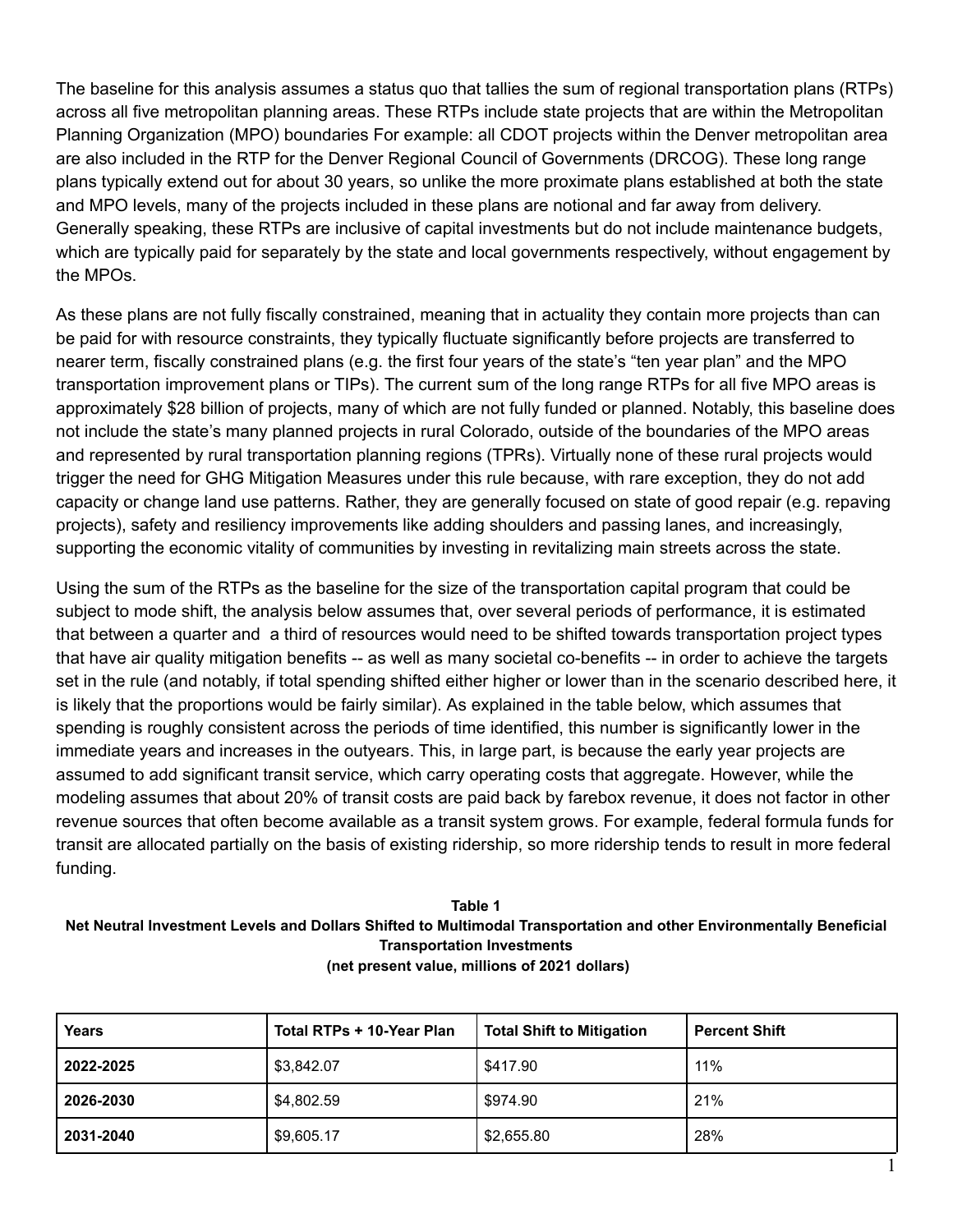| 2041-2050<br>$1$ \$9,605.1. | \$2,691.50<br>ററ | 28% |
|-----------------------------|------------------|-----|
|-----------------------------|------------------|-----|

Importantly, the scenario described above means that important capacity projects remain, but that these are balanced out with other types of projects with offsetting impacts, like adding bus infrastructure to highway projects, improving crosswalks to make them safer for pedestrians, opening up main streets for communities to utilize downtowns with less car travel, improving first-and-last-mile connections to transit facilities, and more. There is already precedent for adding these types of complementary features to highway projects. For example, construction of a managed lane on US36 included bus infrastructure for the flatiron flyer service. In a similar vein building on that model, CDOT is currently constructing a series of "mobility hubs" as part of capacity expansion along I-25 North in preparation to run bus rapid transit service in those managed lanes. In another example, design for the Floyd Hill expansion project includes plans to build out both a new microtransit service operated by CDOT, as well as park-and-ride facilities to facilitate operation of that service.

Incorporating mitigation features into high priority capacity expansion projects is expected to complement investment in project types that do not require mitigation measures -- such as repaving broken roads and fixing bridges that are in poor or fair condition before they become worse and more expensive to fix. Thus, all dollars shifted away from certain capacity projects are assumed to fund worthy transportation investments that improve competitiveness, quality of place and life, safety, economic vitality, public health, air quality, and more. A breakdown of these specific benefits is tabulated below.

An important aspect of this rule is that it does not require a specific set of measures to be implemented by the State and its MPOs to achieve the rule's targets. Those decisions are left to the implementing agencies who will also have ongoing opportunity to propose new mitigation measures for modeling to ensure that they result in emission reductions. Thus, in order to conduct this analysis, CDOT developed illustrative policy choice packages that assume implementation of three broad categories of VMT reduction measures: (1) expansion of transit service; (2) policies to encourage compact land use that reduces the need to drive by making it possible for travelers to access more of their preferred destinations easily within denser areas, in a manner that also facilitates strong and economically vibrant downtowns; and (3) various programs that expand travel choices through a variety of different approaches that could include investing in bicycle and pedestrian infrastructure and micro mobility services that assist with "first and last mile" connections to transit facilities; investments (e.g. in digital infrastructure) that help support tele-travel as an alternative to physical travel and also offer more workplace flexibility to employees in many work environments; or programs that encourage non-work travel by modes other than a single occupancy vehicle (e.g. a jurisdiction that provides transit passes to its residents).

The projected cost of these policy choice packages is assumed to be absorbed into current transportation plan budgets (a net neutral approach).

Per the provisions of 24-4-103(2.5)(a), Colorado Revised Statutes, the cost-benefit analysis must include the following:

**2. The anticipated economic benefits of the rule or amendment, which shall include economic growth, the creation of new jobs, and increased economic competitiveness;**

#### Anticipated Economic Benefits

Full implementation of this rule is expected to result in significant economic benefits in the form of cost savings to travelers and to the general public. Travelers will benefit from reductions in vehicle operating costs as a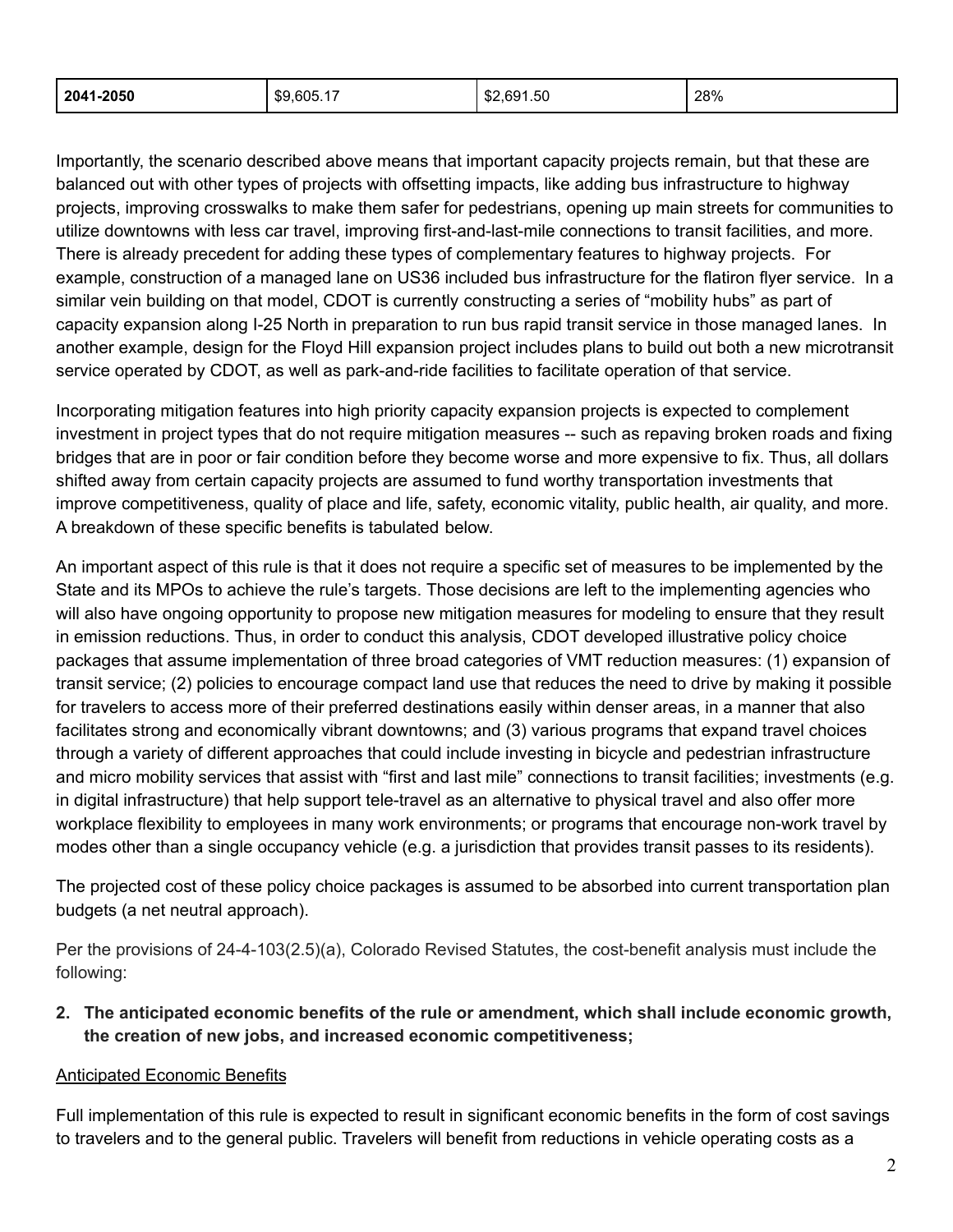result of expanded travel options (e.g., transit service, tele-travel, walking and bicycling), travel time savings, and the need to use personal vehicles less because of being provided with more options through state and regional transportation planning. Implementation of the rule will also reduce economic costs associated with carbon emissions, air pollution, motor vehicle crashes (road safety), and the health consequences of physical inactivity.

Businesses are also expected to receive a share of the economic benefits. Examples include congestion reduction that saves travel time for "on-the-clock" business travel, and reduced health care costs for employees as a result of reduced air pollution, motor vehicle crashes, and physical inactivity. They may also experience increased worker retention and satisfaction as a result of employees having expanded commute or work from home options.

Additionally, policies that facilitate and reward downtown density tend to have a markedly positive impact on "main street" small businesses such as restaurants and locally-owned retail. While these benefits can be somewhat difficult to quantify in the aggregate and are thus not fully accounted for in this analysis, results from the Colorado Department of Transportation's "Revitalizing Main Street" program indicate that they are significant and widespread across the state. Well over 100 grants awarded to more than 70 communities have largely supported projects including downtown street repurposing and parklets, sidewalks and crosswalks, park and street improvements, shared streets between cars and pedestrians, and wayfinding and signage improvements. Many recipients have affirmed to CDOT that these grants significantly improved business and saved jobs during the COVID-19 pandemic, and, when surveyed, 67 percent of respondents said they would not have implemented these innovations without the program. Though grants supported many projects on a pilot basis, survey results showed that 81 percent of projects are likely to be maintained or repeated on a seasonal basis given their success. This data provides qualitative indication of the economic development benefits associated with many of the project types that this policy would encourage.

Table 2 shows the projected change in social costs through 2025, 2030, 2040, and 2050 respectively, for full implementation of the proposed rule using the illustrative mix of strategies. The net benefits reflect the effects of reduced highway investment as well as increased investment in GHG-reducing projects. Negative values (shown in parentheses) represent a net cost savings. Future savings are discounted at a rate of 2.5 percent, consistent with Colorado Senate Bill (SB) 21-260 which requires use of the social cost of carbon dioxide (CO<sub>2</sub>) and other pollutants using a discount rate of 2.5 percent or less. The most substantial benefits are from reduced crashes and reduced vehicle operating costs, resulting from reduced VMT. The net present value of total social benefits is roughly \$8 billion in the 2026-2030 timeframe and \$17 billion between 2031 and 2040.

| Table 2                                          |
|--------------------------------------------------|
| <b>Economic Benefits (Cost Savings)</b>          |
| (Net Neutral Investment Levels after Mode Shift) |
| (net present value, millions of 2021 dollars)    |

| <b>Timeframe</b> | <b>Vehicle</b><br><b>Operating</b><br><b>Cost</b> | <b>Social Cost</b><br>of Carbon | Air<br><b>Pollution</b> | <b>Safety</b><br>(Crashes) | <b>Traffic</b><br><b>Delay</b> | <b>Physical</b><br><b>Inactivity</b> | <b>Total Social</b><br><b>Cost Savings</b> |
|------------------|---------------------------------------------------|---------------------------------|-------------------------|----------------------------|--------------------------------|--------------------------------------|--------------------------------------------|
| 2022 - 2025      | \$(372)                                           | \$(60)                          | \$(21)                  | \$(481)                    | \$(774)                        | \$(17)                               | \$(1,724)                                  |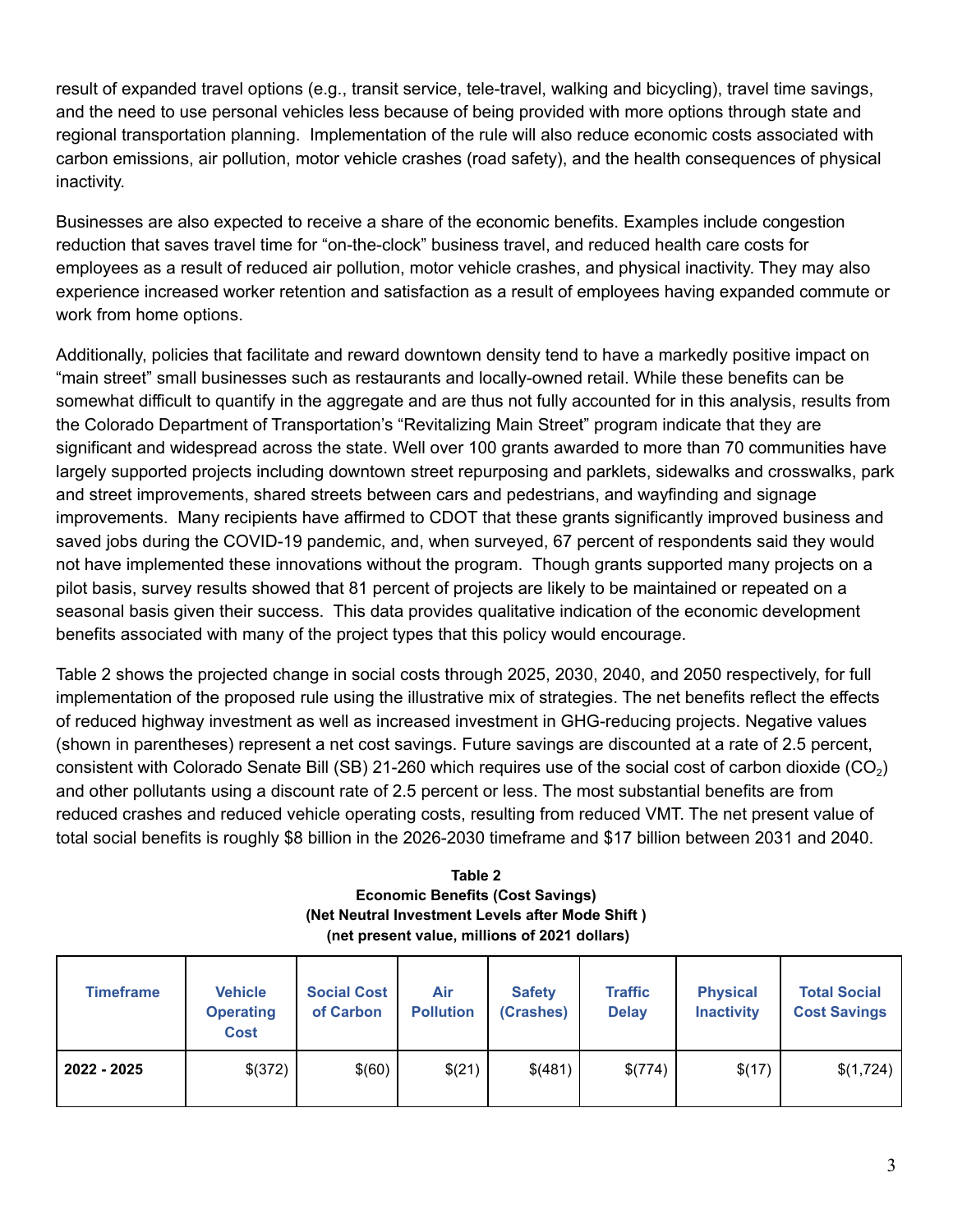| 2026 - 2030 | \$(1,781) | \$(258) | \$(82)  | \$(2,332)  | \$(3,098) | \$(75)  | \$(7,626)  |
|-------------|-----------|---------|---------|------------|-----------|---------|------------|
| 2031 - 2040 | \$(4,670) | \$(589) | \$(125) | \$(7, 183) | \$(4,693) | \$(237) | \$(17,497) |
| 2041 - 2050 | \$(4,210) | \$(323) | \$(42)  | \$(9,027)  | \$397     | \$(289) | \$(13,494) |

A brief description of each of these economic benefits and how they were quantified is provided below. With the exception of physical inactivity, which is related to increased bicycling and walking, all of these economic benefits are derived from reductions in VMT and/or traffic delay. As described earlier, many of these benefits accrue to businesses as they do to individuals (e.g. a reduction in crashes leads to less lost work time). Additional detail on the assumptions underlying these estimates of economic benefits is provided in Appendix A.

- Vehicle operating cost Fuel and maintenance costs per mile driven. Costs per mile change over time consistent with projected changes in fuel prices and the mix of the vehicle fleet including conventional fuels (e.g. gasoline and diesel) versus zero emission vehicles (e.g. electric and hydrogen). Vehicle cost savings provide travelers with more out-of-pocket money that they can spend on other goods and services of higher value to them. Businesses also save money for work travel and goods movement expenses. These savings benefit the state's economy.
- Social cost of carbon Global climate change is expected to result in a variety of negative economic effects to the world and national economy, including Colorado. Examples include costs of flood prevention and mitigation, health care costs associated with excessive heat, and fire prevention, control, and damages. Carbon emissions are valued based on guidance issued by the Biden Administration<sup>1</sup> at a discount rate of 2.5 percent, consistent with Colorado Senate Bill (SB) 21-260. The social cost increases over time, from \$83 per metric ton of  $CO<sub>2</sub>$  emissions for emissions occurring in 2025 to \$116 per metric ton of CO<sub>2</sub> for emissions occurring in 2050.
- Air pollution Costs associated with air pollution include higher health care costs, as well as damage to structures and natural systems. Values per ton of particulate matter (PM) and oxides of nitrogen (NOx) reduced are based on modeling conducted in support of Federal rulemakings on vehicle tailpipe emission standards.
- Safety (crashes) Costs associated with crashes resulting in fatalities or injuries include higher medical costs, insurance costs, vehicle property damage, and lost workplace productivity. These costs impact Colorado's economy. Motor vehicle crash reductions are estimated based on national average fatality and injury crash rates per VMT, and are valued based on federal guidance on the value of a statistical life and average value of injury crashes.
- Traffic delay -- Traffic delay results in increased travel time for "on-the-clock" business travel and freight movement, as well as more time spent traveling for commuting, errands, and other personal travel. These time losses negatively impact Colorado's economy. To estimate delay reduction associated with

<sup>&</sup>lt;sup>1</sup> "A Return to Science: Evidence-Based Estimates of the Benefits of Reducing Climate Pollution." The White House, 2021. [https://www.whitehouse.gov/briefing-room/blog/2021/02/26/a-return-to-science-evidence-based-estimates-of-the-benefits-of-reducing-cli](https://www.whitehouse.gov/briefing-room/blog/2021/02/26/a-return-to-science-evidence-based-estimates-of-the-benefits-of-reducing-climate-pollution/) [mate-pollution/](https://www.whitehouse.gov/briefing-room/blog/2021/02/26/a-return-to-science-evidence-based-estimates-of-the-benefits-of-reducing-climate-pollution/)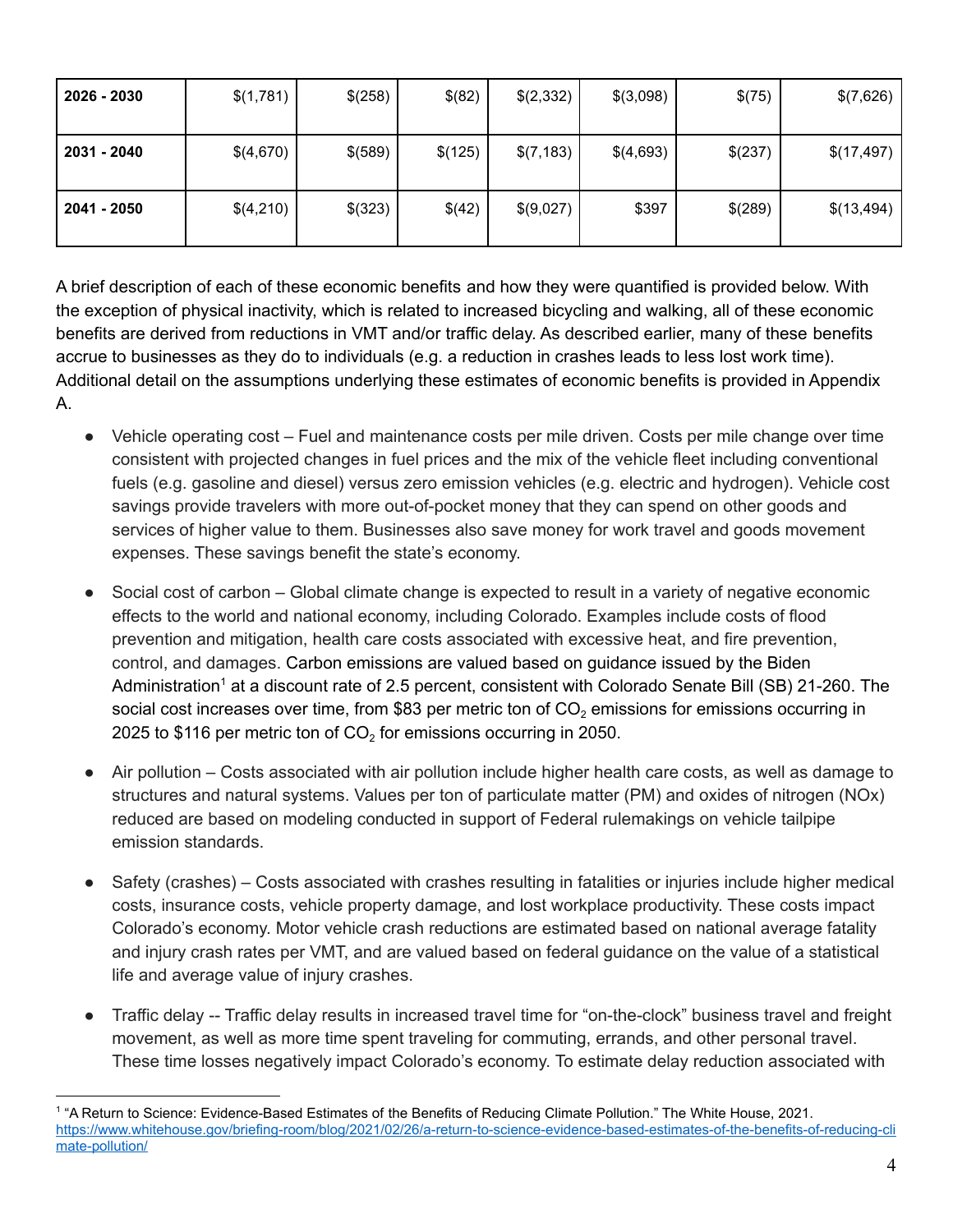emissions-reducing transportation investments, hours of traffic delay reduced (per VMT reduced) are derived from Texas Transportation Institute studies of national traffic congestion and mitigation measures including transit expansion. For highway capacity expansion projects, which reduce delay, hours of delay reduced are based on modeled relationships between volume, capacity, and travel time. Capacity expansion projects consider the effects of "induced demand", or increased traffic that is observed to result over time after roads are expanded. This increased traffic may lead to net increases in greenhouse gas emissions as a result of the project, and may offset to some degree the delay reduction benefits.

Physical inactivity -- A lack of physical activity is associated with increased mortality and other negative health outcomes, increasing health care costs. Investments in walking and bicycling infrastructure and transit services increase physical activity, reducing those associated costs. Physical inactivity in this analysis is valued based on health care cost savings per mile of walking and bicycling activity.<sup>2</sup>

Additionally, there are several categories of benefits from mitigation measures that are real, and may be quite large, but are difficult to quantify and therefore are not reflected in the chart above. These include:

- Reduced vehicle ownership costs to the extent that areas comply with the GHG requirements by making land use decisions that reduce the need to travel long distances, make areas more walkable and bikeable, and add transit service, it is likely that this will enable more households to reduce their vehicle ownership, for example going from from a 2 car to a 1 car family. This is particularly true for land use changes, where there is a strong correlation between average number of vehicles per household and land use types. While the analysis above captures reduced vehicle operating costs, it does not capture the reduced costs from lower levels of vehicle ownership, including depreciation of vehicle value due to reduced use per vehicle owned, lower cost due to owning fewer vehicles, etc.. Nationwide, researchers have found that households within 1/2 mile of transit stations own on average 0.9 cars, while households in the rest of the metropolitan regions owned, on average, 1.6 vehicles.<sup>3</sup> According to AAA, the annual fixed cost to own a vehicle - including depreciation, insurance, license and registration fees, and finance charges - was on average \$6,200 in 2019, though these costs can range based on the cost and type of the vehicle, and household size.<sup>4</sup>
- Downtown/main street economic revitalization policies that support dense, walkable downtowns and main streets tend to spark significant economic vitality in those areas, providing customers for restaurants and small businesses. Investments in transit also spur economic benefits such as

<sup>4</sup> Average Cost of Owning and Operating an Automobile, Bureau of Transportation Statistics. <https://www.bts.gov/content/average-cost-owning-and-operating-automobilea-assuming-15000-vehicle-miles-year> Polzin, S. E., Chu, X., & Raman, V. S. (2008). Exploration of a shift in household transportation spending from vehicles to public transportation (No. NCTR 576-02). <https://www.nctr.usf.edu/pdf/77722.pdf>

<sup>&</sup>lt;sup>2</sup> An alternative estimate of physical activity benefits was conducted using estimates of deaths prevented and the value of a statistical life based on U.S. Department of Transportation guidance. This method showed a much higher value of benefits - nearly \$23 billion in the 2031-2040 timeframe in addition to benefits shown above. This alone is greater than the value of all other social benefits combined and could be considered as a consistent approach relative to other transportation modeling, since the cost benefit analysis for highway projects including capacity expansion projects typically incorporates the value of a statistical life on the benefits side when considering the safety impact of that project, for example safety improvements resulting from adding improved level of safety service at a chokepoint with an accident history. However, in the cases presented in the tables above, the value of benefits is based only on health care cost savings deriving from active transportation, and therefore represents a very conservative estimate of benefits.

<sup>3</sup> Dorn, J. (2004). Hidden in plain sight: capturing the demand for housing near transit. Oakland, CA: Center for Transit-Oriented Development. <https://ctod.org/pdfs/2004HiddenPlainSight.pdf>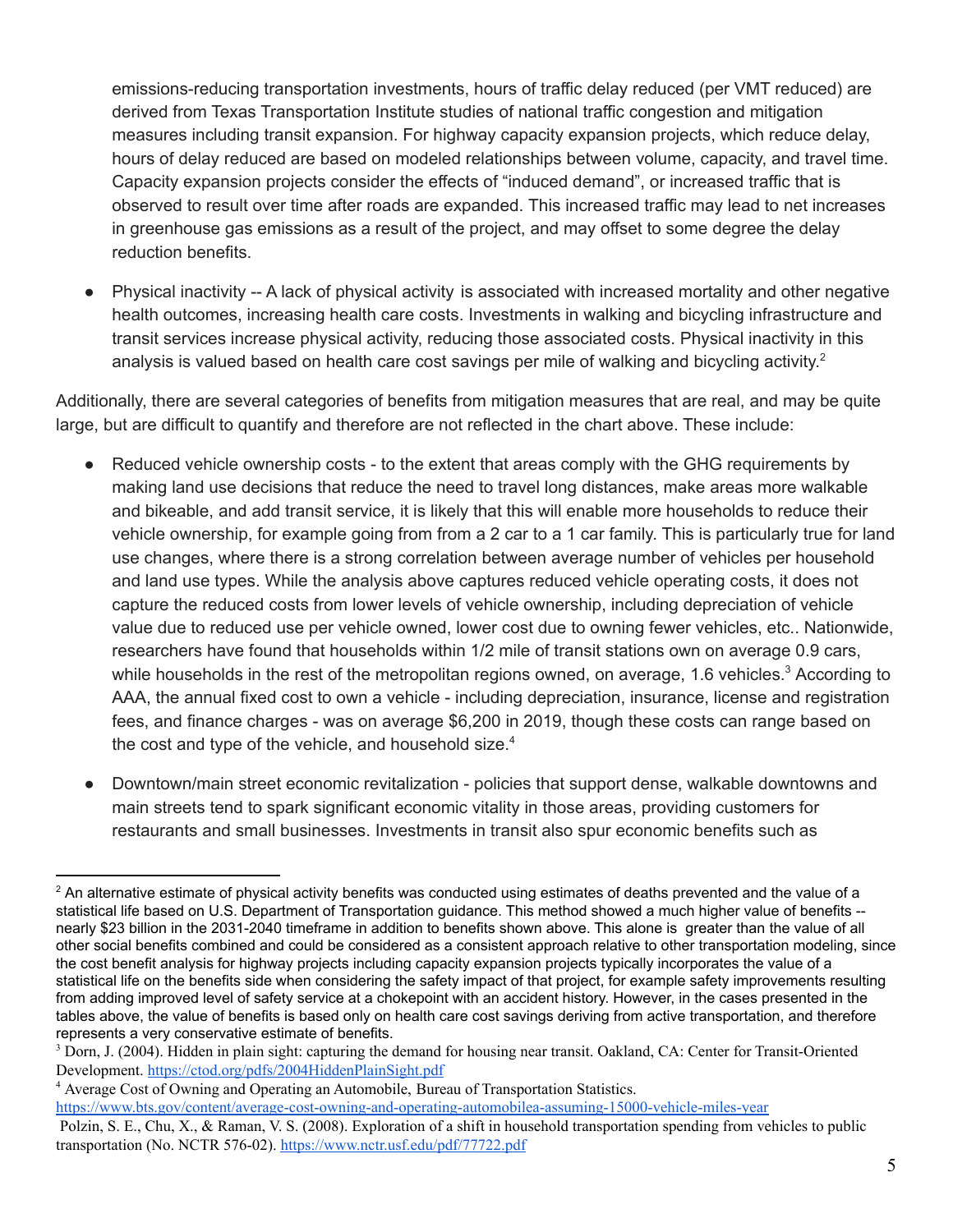increased property values and agglomeration benefits from more efficient land use. These benefits are real<sup>5</sup>, but difficult to quantify and are not included in this analysis.

- Increased access to jobs Because Colorado already has a very complete roadway network, households that have access to cars have the ability to access employment by driving. By contrast, for residents who do not own cars or have disabilities that preclude driving, many jobs are essentially inaccessible. A more robust transit network will increase access to jobs for these residents, and will provide a larger pool of potential employees for businesses. As an example, within the DRCOG region 6% of households do not have cars and 9% of residents have mobility disabilities<sup>6</sup>. While it is not quantified in this analysis, greater access to employment for these individuals could bring significant economic and equity benefits.
- **3. The anticipated costs of the rule or amendment, which shall include the direct costs to the government to administer the rule or amendment and the direct and indirect costs to business and other entities required to comply with the rule or amendment;**

#### Direct costs to the government to administer the rule

In terms of regulatory implementation, one reason why the Transportation Commission, rather than the Air Quality Control Commission, is pursuing this rule is in order to optimize overhead and streamline implementation resources within the organizations that already house transportation planning functions and expertise.

However, there will be some administrative costs associated with implementing this policy change, especially within the initial years of implementation. Within the state, the Colorado Department of Transportation (CDOT) is largely relying on existing staff positions to support the Transportation Commission's rulemaking, however, CDOT expects to hire three new positions to focus on functions related to implementation. This likely amounts to a cost of up to \$350,000 per year including employee benefits and other costs. Over time, it is possible that the Colorado Department of Public Health and the Environment's Air Pollution Control Division could hire an additional staff modeler to support confirmation and verification of pollution reduction analytics. This cost would amount to roughly another \$125,000-\$150,000 (including benefits).

Moreover, it is expected that some metropolitan planning organizations (MPOs) may require additional staff members dedicated to emissions modeling, as well as additional modeling software. CDOT is exploring options to streamline these overhead expenses and achieve economies of scale, especially as relates to centralizing certain modeling and software capabilities for use as shared services between the state and MPOs. The recently passed state legislation, SB 260, updates the Multimodal and Mitigation Options Fund (MMOF) to allow funds directed into this program to be used for modeling support.

<sup>6</sup> Denver Regional Active Transportation Plan, DRCOG, 2019, available at

<sup>&</sup>lt;sup>5</sup> See for example, Liu and Shi, Understanding Economic and Business Impacts of Street Improvements for Bicycle and Pedestrian Mobility: A Multi-City, Multi-Approach Exploration, National Institute for Transportation and Communities, April, 2020, available at [https://ppms.trec.pdx.edu/media/project\\_files/NITC-RR-1031-1161\\_Understanding\\_Economic\\_and\\_Business\\_Impacts\\_of\\_Street\\_Imp](https://ppms.trec.pdx.edu/media/project_files/NITC-RR-1031-1161_Understanding_Economic_and_Business_Impacts_of_Street_Improvements_for_Bicycle_and_Pedestrian_Mobility.pdf) rovements for Bicycle and Pedestrian Mobility.pdf, which found significant increases in retail and food service income and employment associated with bicycle and pedestrian access improvements.

https://drcog.org/sites/default/files/resources/DRCOG\_ATP.pdf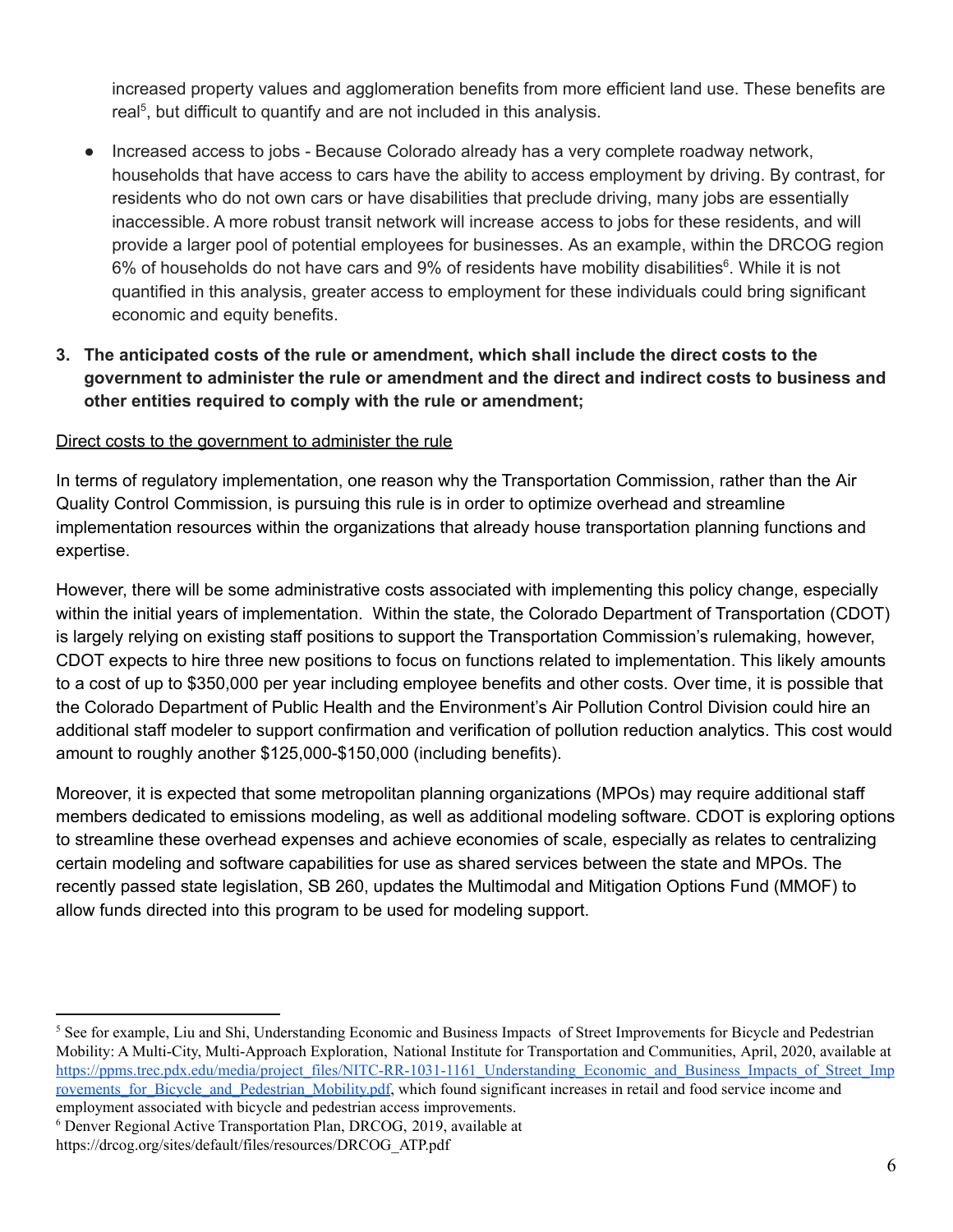#### Costs to business and other entities required to comply with the rule

As described in detail in the background section above, it is assumed that costs to implementing agencies are net neutral -- representing some shift in how dollars are prioritized rather than an overall change in the amount of spending on transportation. For example, some, but by no means all, dollars would shift from highway capacity expansion projects to other types of transportation investment including but not limited to bus rapid transit lanes or queue jumps as part of road projects; walking and bicycling facilities; additional transportation services, including expanded transit service and ridesharing options; and/or consumer incentives to reduce travel or encourage travel by more efficient, lower-emissions modes (such as ridesharing or telecommuting incentives). Importantly, it is anticipated that all costs shifted towards these types of investments will themselves result in mobility benefits and economic development, as well as improvements to air quality and pollution reduction.

Importantly, as described above, it is assumed that only a portion -- roughly a third -- of capital program dollars are shifted towards projects that also serve as mitigation, in addition to providing mobility benefits of their own. This means that the most critical capacity projects are assumed to advance, likely paired with mitigation and significant investment in achieving and maintaining a state of good repair for roads, bridges, tunnels, and other transportation infrastructure assets across Colorado.

It is worthy of note that additional federal investment could augment overall resources, and especially those resources geared towards transit and multimodal investments. For example, the Senate-passed Infrastructure Investment and Jobs Act would expand transit formula funds over the next five years by about \$39.5 billion, a 43% increase over the FAST Act. Under current FTA funding formulas, Colorado could receive more than \$900 million over the course of 5 years, an increase of approximately \$40 million a year. The Act also contains \$66 billion for Amtrak while Colorado continues to work towards passenger rail along the front range.

Businesses are not expected to incur significant direct costs to comply with the rule under the proposed implementation of the rule. As noted previously, there are a variety of social benefits (cost savings) that will be realized by the rule, some of which will accrue to Colorado's businesses. Importantly, this rule does **not** require that businesses implement trip reduction strategies that would have been required in a separate rulemaking recently withdrawn by the Air Quality Control Commission (AQCC). While businesses are encouraged to pursue employee trip reduction on a voluntary basis, and MPO's and CDOT through their Travel Demand Management (TDM) programs are able to help and encourage businesses in this effort, nothing in this rule requires it.

Lastly, both the benefit and cost assumptions within the rule assume that implementing agencies come into full compliance with the rule over the period of performance. However, the way that the rule is structured, the enforcement mechanism for non-compliance requires that a portion of an agency's capital funds -- which for MPOs are only those funds sub-allocated via the state as well as those specifically noted in Senate Bill 260 as being conditioned in this manner -- become restricted to projects that are demonstrated to reduce pollution and improve mobility. The recipient retains discretion over what pollution reducing investments are made, so long as those investments are approved as mitigations pursuant to the process set forth in the proposed rule. No entity would lose funds as a result of the enforcement provisions becoming effectuated by not hitting the targets in totality. The goal of this policy is to perpetuate serious conversation and planning for how the choices that planning entities make can provide consumers with the choices that are needed to reduce pollution and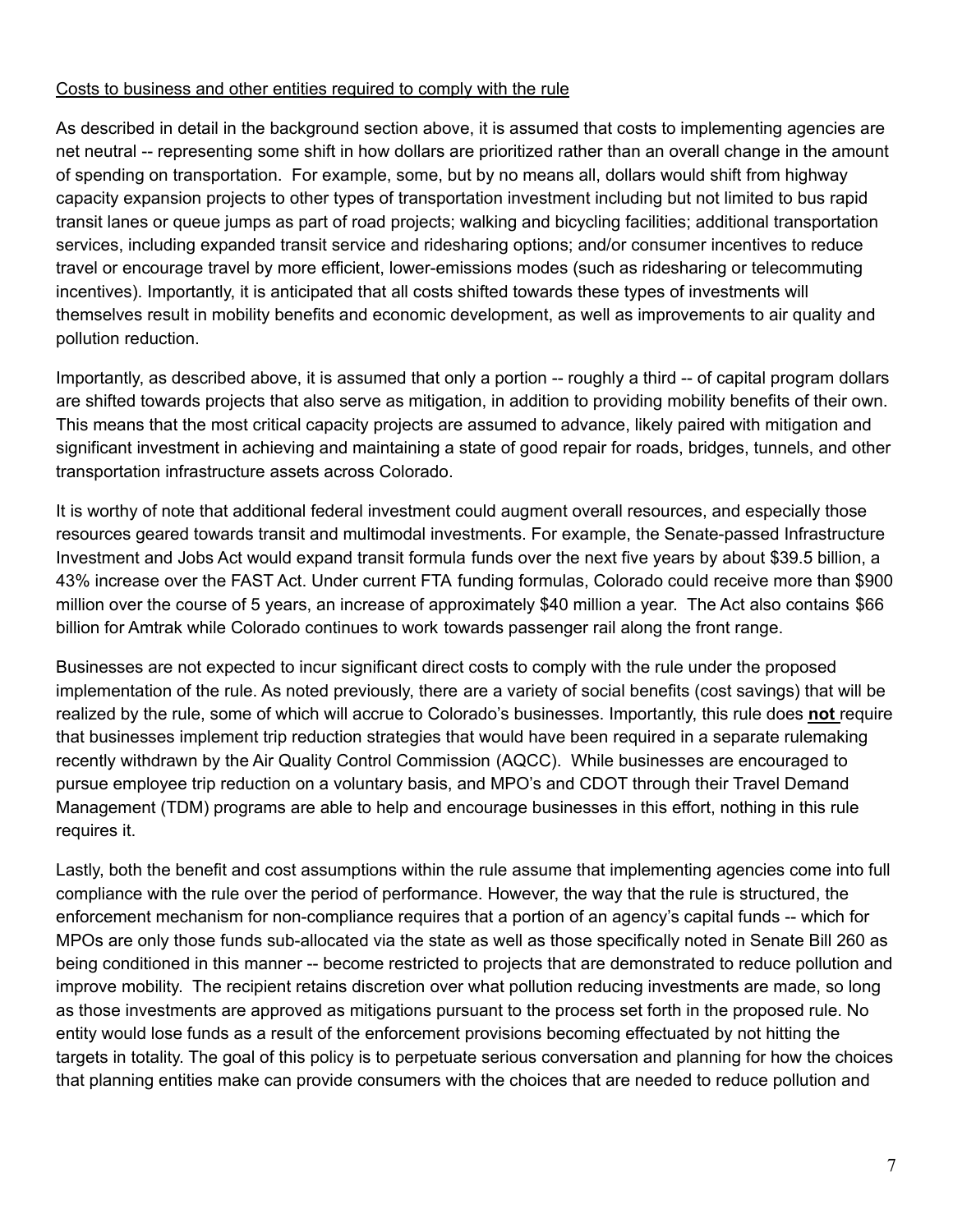improve quality of life, not to diminish the ability of any entity to invest these dollars in mobility solutions for Coloradans.

## **4. Any adverse effects on the economy, consumers, private markets, small businesses, job creation, and economic competitiveness; and**

The proposed measures will affect Colorado industries in varying ways depending upon how spending increases or decreases for different types of vehicles, fuels, and equipment. Multipliers from the IMPLAN model were used to translate changes in spending for two industries directly affected by reductions in VMT - gasoline and diesel sales and automotive maintenance and repairs -- into changes in direct gross state product (GSP) for those industries. IMPLAN is an economic input-output model that contains data on how spending in any one particular industry will directly and indirectly affect output, jobs, and other metrics in that industry and other industries. The IMPLAN multipliers used are \$0.18 million GSP change per \$million spending change on gasoline, and \$0.67 million GSP change per \$million spending change on automotive maintenance and repairs. The different impacts reflect the fact that more of the money spent on maintenance and repairs stays within the state of Colorado than money spent on gasoline and diesel fuel.

Table 3 shows the anticipated GSP effects for the combined VMT reduction measures for those directly affected industries, compared to baseline projected GSP levels for each industry in each year. The estimated effects are similar for both Comparison A and Comparison B since they reduce VMT to similar degrees to meet the same GHG reduction targets.

| (Gross State Product, 2021 \$millions) |             |             |               |             |  |  |  |
|----------------------------------------|-------------|-------------|---------------|-------------|--|--|--|
| <b>Spending Category</b>               | 2022 - 2025 | 2026 - 2030 | 2031 - 2040   | 2041 - 2050 |  |  |  |
| Gasoline and diesel sales              | (\$54)      | (\$231)     | $($ \$479 $)$ | (\$288)     |  |  |  |
| Automotive maintenance and repairs     | (\$133)     | (\$589)     | (\$1,380)     | (\$1,177)   |  |  |  |

#### **Table 3 Impacts on Directly Affected Industries (Gross State Product, 2021 \$millions)**

These impacts should not be taken as a bottom line impact to Colorado's economy as a whole. The changes in costs and benefits described above will impact Colorado's economy in a variety of different ways. As shown in Table 2, Colorado's residents will save on vehicle operating costs as a result of increased travel options and the need to travel less by personal vehicle. The other social benefits resulting from the rule are also expected to result in economic impacts that may affect different sectors of the economy in a variety of ways. For example, reduced traffic crashes and air pollution will reduce spending in the health care sector, but provide consumers with correspondingly more money to spend on other goods and services that are of greater value to them. These various indirect effects are not quantified in this analysis.

#### Jobs Impact

Generally speaking, research shows that state and local infrastructure investment, along with other forms of government purchase of goods and services, rank<sup>7</sup> amongst the highest categories of spending in terms of yielding a "fiscal multiplier" -- with that multiplier ranging between 0.4 and 2.5. The macroeconomic impact of

<sup>7</sup> [https://www.brookings.edu/wp-content/uploads/2019/05/AutoStabilizers\\_framingchapter\\_web\\_20190506.pdf](https://www.brookings.edu/wp-content/uploads/2019/05/AutoStabilizers_framingchapter_web_20190506.pdf)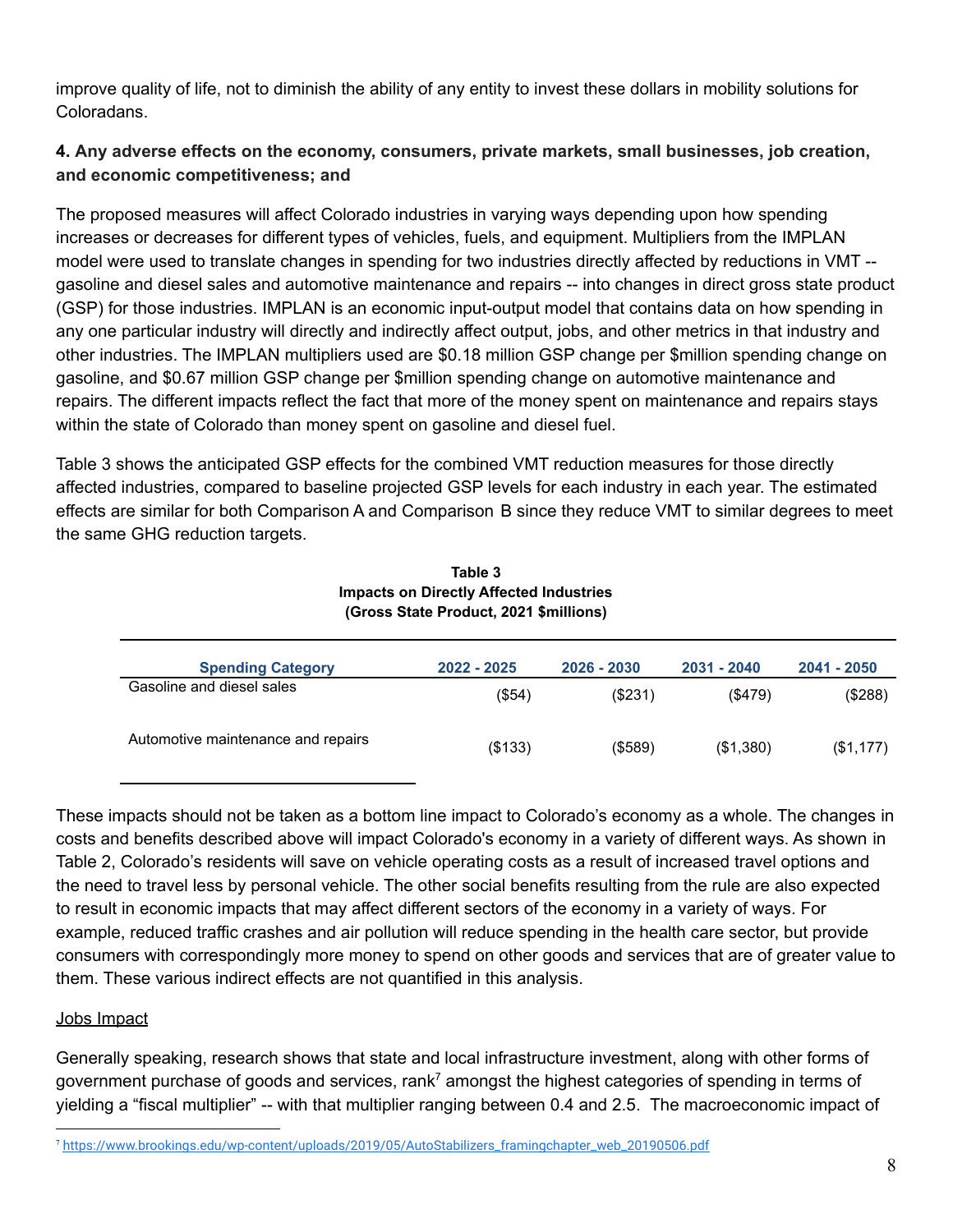infrastructure spending, particularly when considering its impact as part of fiscal stimulus, does not tend to differentiate between the mode of transportation investment, largely because these impacts tend to be measured in terms of jobs created through fields like construction, engineering, and trucking which have more to do with the amount of work done than the substance of the end product. To that end, a rule that results in some shifting between project types should not have a significant net impact on jobs or the fiscal multiplier.

To the extent that there could be some shift in terms of how the modality of transportation spending impacts jobs, this might reflect in the breakdown between capital and operating expenses. For instance, if some portion of programmed transportation dollars shift to transit spending, that would likely entail a larger percentage of dollars spent on operating expenses relative to capital expenses -- as the analysis below shows. This might entail some shift in job type or classification, but should not result in a significant net change in jobs because, much like capital expenses, operating expenses translate directly into jobs in fields such as equipment operation (e.g. bus drivers), repair of both infrastructure and rolling stock (e.g. construction and mechanical work), technology operations (e.g. software and logistics and mapping systems, etc). Notably, there is significant overlap between the job types associated with capital versus operations. In sum, job impacts, much like the fiscal multiplier, are assumed to be strong and consistent so long as they are invested in transportation and irrespective of the specific type of transportation project that they support.

| <b>NAICS Job Classifications<sup>8</sup></b>                                                                                                                                                                                                                                                                                                                                                                                                                                                                                                                                                                                                       | <b>NAICS CODE</b> |
|----------------------------------------------------------------------------------------------------------------------------------------------------------------------------------------------------------------------------------------------------------------------------------------------------------------------------------------------------------------------------------------------------------------------------------------------------------------------------------------------------------------------------------------------------------------------------------------------------------------------------------------------------|-------------------|
| <b>Heavy and Civil Engineering Construction</b>                                                                                                                                                                                                                                                                                                                                                                                                                                                                                                                                                                                                    | 237               |
| The Heavy and Civil Engineering Construction subsector comprises establishments whose primary activity is the construction<br>of entire engineering projects (e.g., highways and dams), and specialty trade contractors, whose primary activity is the<br>production of a specific component for such projects. Specialty trade contractors in Heavy and Civil Engineering Construction<br>generally are performing activities that are specific to heavy and civil engineering construction projects and are not normally<br>performed on buildings. The work performed may include new work, additions, alterations, or maintenance and repairs. |                   |
| Highway, Street, and Bridge Construction                                                                                                                                                                                                                                                                                                                                                                                                                                                                                                                                                                                                           | 2373              |
| Other Heavy and Civil Engineering Construction                                                                                                                                                                                                                                                                                                                                                                                                                                                                                                                                                                                                     | 2375              |
| <b>Transit and Ground Passenger Transportation</b><br>Industries in the Transit and Ground Passenger Transportation subsector include a variety of passenger transportation<br>activities, such as urban transit systems; chartered bus, school bus, and interurban bus transportation; and taxis. These<br>activities are distinguished based primarily on such production process factors as vehicle types, routes, and schedules.                                                                                                                                                                                                               | 485               |
| Urban Transit Systems                                                                                                                                                                                                                                                                                                                                                                                                                                                                                                                                                                                                                              | 4851              |
| Other Transit and Ground Passenger Transportation                                                                                                                                                                                                                                                                                                                                                                                                                                                                                                                                                                                                  | 4859              |
| Interurban and Rural Bus Transportation                                                                                                                                                                                                                                                                                                                                                                                                                                                                                                                                                                                                            | 4852              |

**Table 4 NAICS Job Classifications for Transportation**

# **5. At least two alternatives to the proposed rule or amendment that can be identified by the** submitting agency or a member of the public, including the costs and benefits of pursuing each of the **alternatives identified.**

Two alternative implementation scenarios for the rule were considered, including:

 $\frac{8 \text{ https://www.bls.gov/iag/tgs/iag}indexnaics.htm}{8}$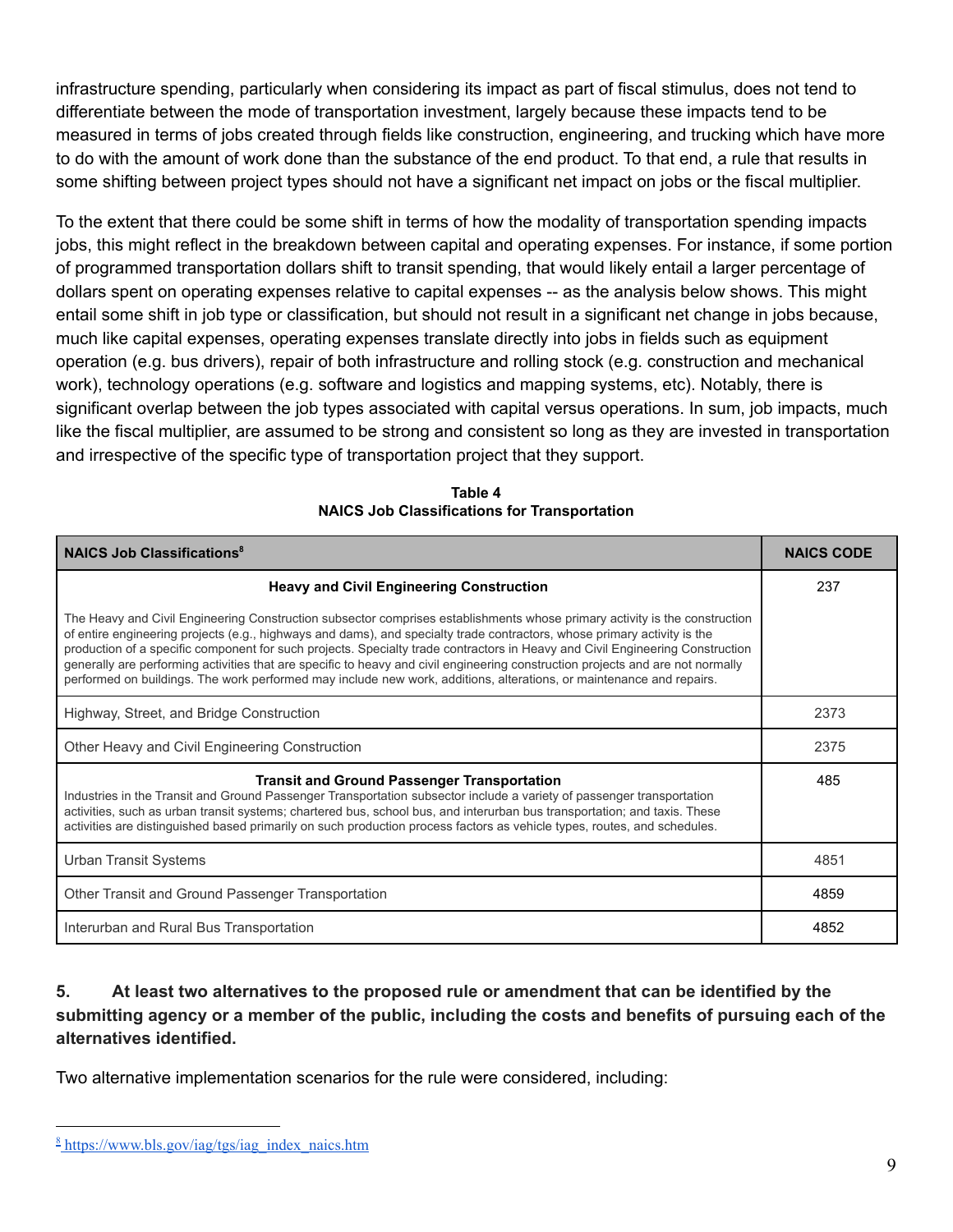Alternative 1: A lower level of pollution savings based on modeling assumptions that only factored in savings associated with travel choices: Programs to encourage non-work travel by non-single occupancy vehicle modes; programs to support and encourage tele-travel (e.g., on-line health care, education, and shopping) as a substitute for physical travel; investment in bicycle and pedestrian infrastructure and micromobility services; and reduction of transit fares. Essentially, this regulatory alternative achieves the lowest cumulative pollution reduction targets and assumes fewer illustrative choices by agencies to meet them.

Alternative 2: A pollution reduction scenario at a level where the model assumed an illustrative set of actions including travel choices and expanded transit service. Notably, since most of the costs assumed in the rule relate to the ongoing cost of transit operations, this scenario would reflect most of the costs associated with the current proposal.

In contrast to the illustrative package of policy choices used to evaluate the proposed rule, these alternatives do not include additional land use policies to reduce vehicle travel. As a result, they are less likely to achieve the required greenhouse gas reduction targets and therefore to support overall state goals for GHG reduction and climate change.

The economic benefits (reductions in social costs) from these alternatives are presented in Table 5. The "travel choices" alternative (Alternative 1) achieves the lowest greenhouse gas emission reductions. The "travel choices + transit" alternative (Alternative 2) results in additional social cost savings and greenhouse gas reductions. The proposed alternative for this rule (which includes travel choices, transit, and land use policies) results in a further increase in greenhouse gas benefits. These considerations resulted in proposing this alternative to analyze the effects of the final rule. As with the base alternative, the net costs of implementing the rule to the public sector would assume similar levels of overhead (staffing) at implementing agencies but would otherwise assume that topline funding remains the same with some portion shifted from planned highway expansion into other, emissions-reducing modes and services.

| <b>Scenario</b><br>2022 - 2025 | <b>Alternative 1:</b><br><b>Travel Choices</b><br>\$(1,527) | <b>Alternative 2:</b><br><b>Travel Choices</b><br>+ Transit<br>\$(1,644) |
|--------------------------------|-------------------------------------------------------------|--------------------------------------------------------------------------|
| 2026 - 2030                    | \$(6,776)                                                   | \$(7,268)                                                                |
| 2031 - 2040                    | \$(14,852)                                                  | \$(16, 102)                                                              |
| 2041 - 2050                    | \$(10,603)                                                  | \$(11,397)                                                               |

**Table 5 Net Present Value of Economic Benefits (Cost Savings) for Alternatives (\$millions)**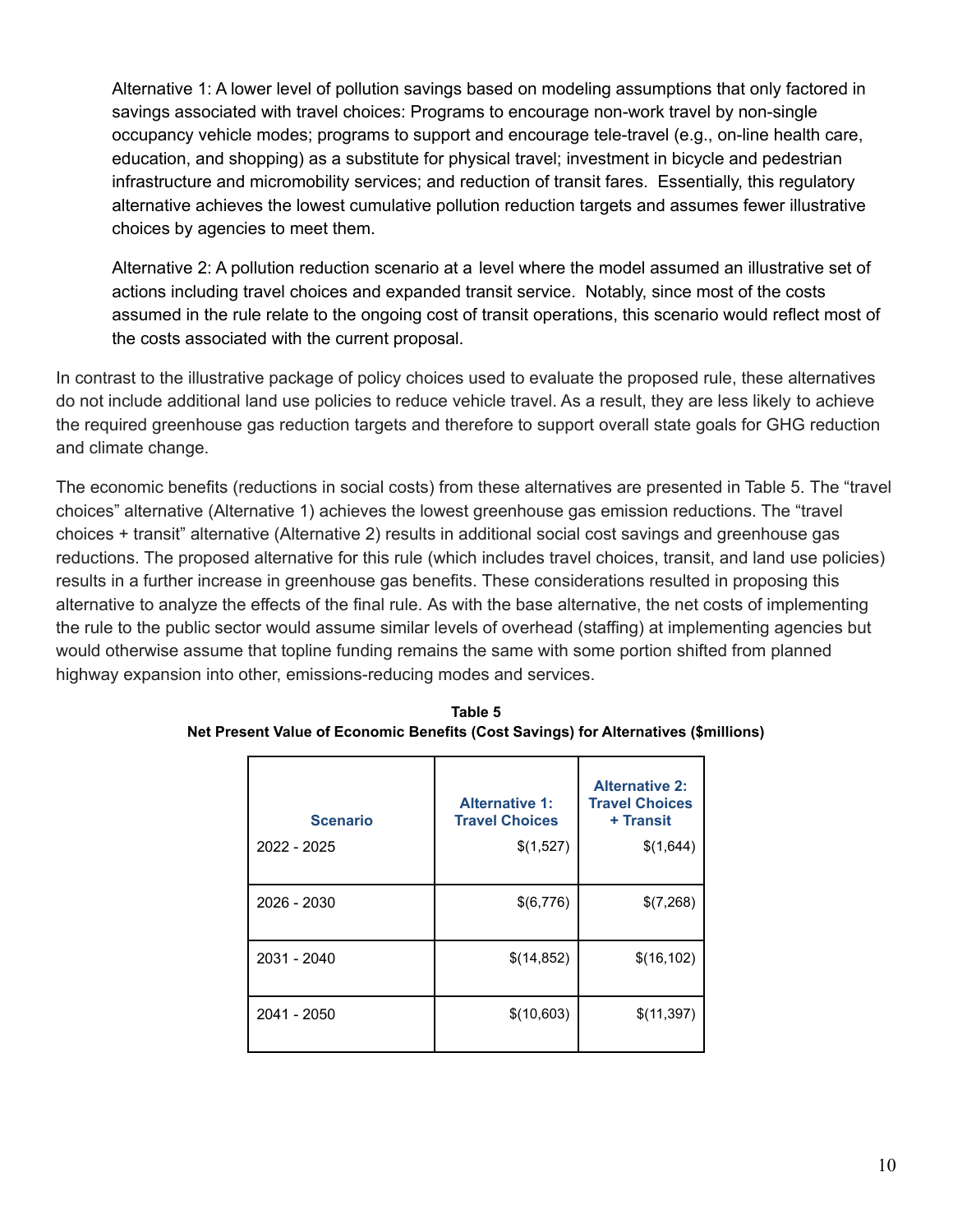## **Appendix A. Detailed Analysis of Economic Benefits and Costs**

This appendix provides detailed information and assumptions supporting the estimates of economic benefits and costs for the proposed Colorado transportation greenhouse gas (GHG) reduction rule. Information is presented for each of the illustrative measures that are assumed to be implemented to achieve the targets set forth in the rule. This information includes a description of the measure and how it is expected to affect economic benefits and costs; a table showing the various estimated costs and benefits of the measure; and additional details about the key assumptions and data sources.

Some effects of the measures will show up as economic benefits to one party and costs to another party. For example, reduced transit fares are an additional cost to the public sector (lost fare revenue), but a benefit to consumers.

The social benefits were estimated based on the estimated reductions in vehicle-miles traveled (VMT) and GHG emissions from each measure. VMT and GHG reductions, and the associated economic benefits, were estimated cumulatively for the entire set of measures anticipated to be implemented under the proposed rule and its two alternatives, rather than individually for each measure. VMT, GHG, and associated cost changes are discussed in a separate section following the discussion of public sector implementation costs.

## **Analysis Timeframe**

Implementation of measures is assumed to start in 2022 or 2023 depending on the measure. The year in which measures are assumed to be fully implemented varies depending upon the measure.

The analysis considers impacts of the proposed rule in four timeframes: 2022-2025, 2026-2030, 2031-2040, and 2041-2050. Economic benefits and costs were estimated based on a time-stream of costs incurred between 2022 and 2050, expressed as net present values (NPV) for each timeframe. Costs are expressed in 2021 dollars.

#### **Public Sector Costs**

#### Travel Choices: Household-Based Trip Reduction

This set of measures includes programs combining information, incentives, and services to encourage non-work trip reduction and mode shifting away from SOV travel. Trips may include school trips, shopping, personal business, recreation, etc. This set of measures includes what are sometimes called "individualized marketing" programs and incentive-based rideshare or trip reduction apps.

Individualized marketing programs and similar information/incentive-based programs were piloted in a number of cities in the early 2000's and some continue to be implemented today, with some evolution of the programs (for example, to a focus on app-based incentives). One example is the Portland (OR) SmartTrips program, operated by the Portland Bureau of Transportation since 2003. In recent years this program has pivoted to focus on new households moving to the city and is now known as SmartTrips New Movers. Other agencies implementing programs have included Bellevue and King County, WA; Cambridge, MA; Chicago; Salt Lake City; San Francisco, and the Southern California Association of Governments. Washington State has proposed to create a voluntary "all trips" grant program funded at \$10 million per year that would expand on the success of the state's Commute Trip Reduction program to address non-work trips.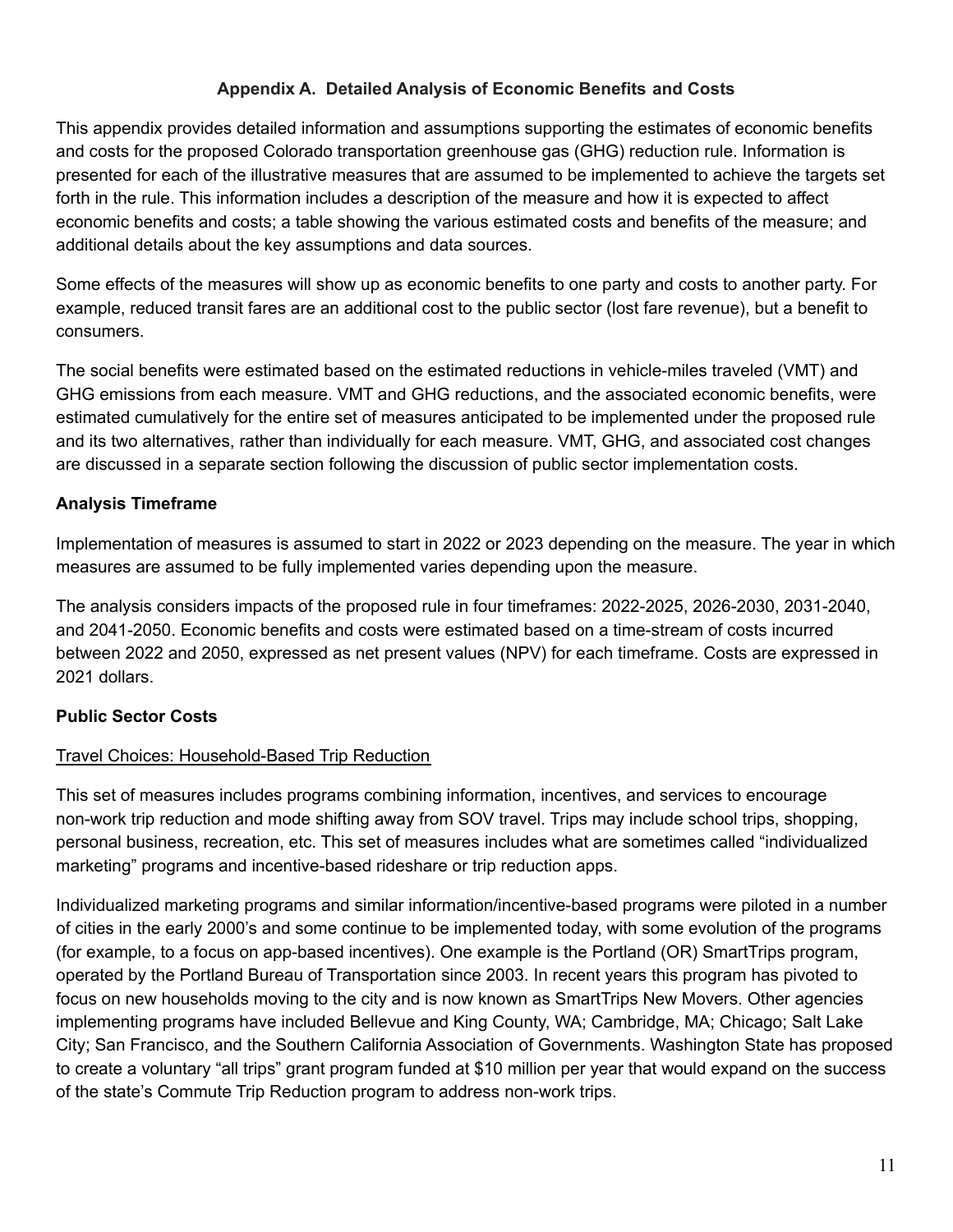These types of measures entail public sector investment in the form of staff time and materials for marketing, information, and outreach. The program may also provide consumer cost savings as a result of reduced VMT and associated vehicle operating costs, although consumers may also incur some additional costs for expenditures on transit fares, bikeshare services, etc. All of these examples are illustrative of what implementing agencies might select as part of their implementation strategies. Importantly, as noted above, this rule does **not** require any employer-based trip reduction programs that would have been required by a proposed rule that was recently withdrawn by the Air Quality Control Commission (AQCC).

Table A.1 shows the estimated public sector implementation costs for this measure.

**Table A.1 Costs for Household-Based Trip Reduction Programs (millions of 2021 dollars)**

| <b>Description</b> | \$ Value per Unit | 2022-2025 | 2026-2030 | 2031-2040 | 2041-2050 |
|--------------------|-------------------|-----------|-----------|-----------|-----------|
| Program costs      | \$30 per HH per   | \$2.9     | \$6.2     | \$13      | \$13      |
|                    | vear              |           |           |           |           |

Basis for cost estimates:

- Programs that have been in operation in the U.S. have typically reported administrative costs of around \$15 to \$30 per year per household targeted. The Portland SmartTrips New Movers program is funded at \$250,000 per year at a cost of just under \$30 per household. 9
- The total cost is based on the assumed participation of 3.2 percent of Colorado households (77,300) households in 2030) as described in the discussion of VMT reduction estimates for this measure below.

# Travel Choices: Tele-Travel

This set of measures includes programs to encourage the substitution of "virtual" travel for commute trips as well as for non-work activities such as shopping, medical appointments, and education. Examples of state and MPO policies and actions to support virtual travel may include but would not be limited to programs to encourage and support employers in developing work from home policies; revision of health care regulations, if needed, to permit or encourage remote services to the degree feasible and appropriate; and directives to publicly funded post-secondary educational institutions to support distance learning.

Tele-travel will also be supported by investments to expand broadband infrastructure to cover all households in the state. The Colorado Broadband Office is already supporting broadband expansion with the aid of Federal grant programs as well as state funds. In the long run to maximize broadband use by all residents of Colorado, support may also be needed for low-income households that cannot afford service even if it is available. For this analysis it is assumed that additional state costs beyond ongoing infrastructure investment measures are minimal and limited to program support to encourage tele-travel and broadband adoption.

Table A.2 shows the estimated public sector implementation costs for this measure.

| Costs for Tele-Travel Programs (millions of 2021 dollars) |                      |           |           |           |           |  |
|-----------------------------------------------------------|----------------------|-----------|-----------|-----------|-----------|--|
| <b>Description</b>                                        | \$ Value per<br>Unit | 2022-2025 | 2026-2030 | 2031-2040 | 2041-2050 |  |

# **Table A.2**

<sup>9</sup> Portland Bureau of Transportation, "About Smart Trips", https://www.portlandoregon.gov/transportation/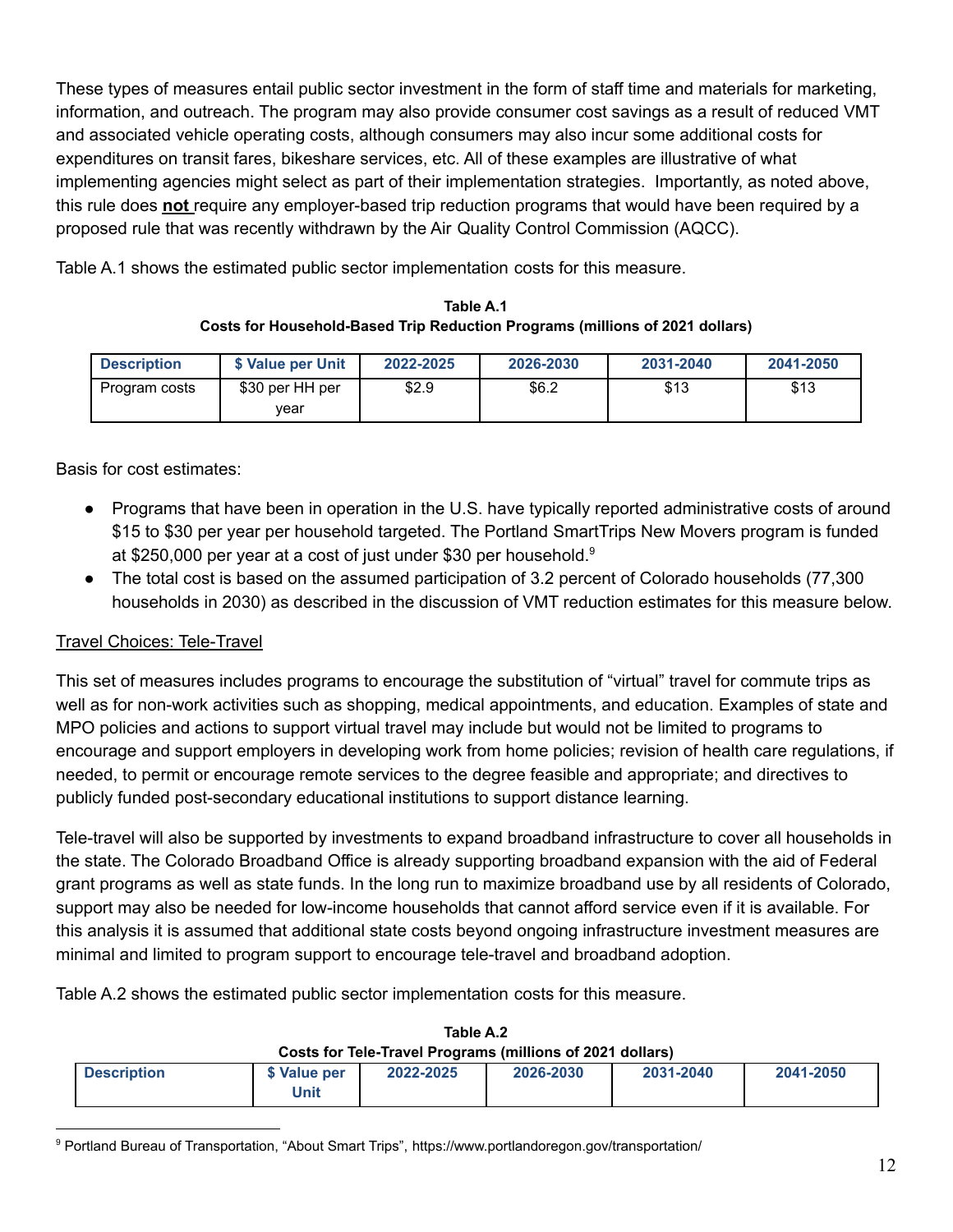| $\sim$<br>Program administration | $$131.000$ ,    | \$0.7 | \$0.8 | \$0.6 | \$0.ს |
|----------------------------------|-----------------|-------|-------|-------|-------|
| costs                            | person<br>staff |       |       |       |       |

Basis for cost estimates:

● Program administration - Two additional full-time staff people through 2030 including fringe and overhead for development and implementation of tele-travel programs, one staff person after 2030.

## Travel Choices: Bicycle, Pedestrian, and Micro-Mobility Facilities, Policies, Initiatives

This set of measures includes bicycle and pedestrian infrastructure investment as well as incentives to support micro-mobility services such as shared or privately owned electric bicycles and scooters.

Public sector costs include infrastructure costs for pedestrian and bicycle facilities, and subsidies for low-income households to increase their participation in electrified micromobility options.

The costs for consumers who choose to purchase equipment like bicycles is subtracted from what those consumers might be expected to save by not operating vehicles. Importantly, though, micro-mobility options do not in any way require specific individuals to use those options; they merely expand the universe for personal choice. It is also assumed that the public sector provides an income-targeted subsidy in order to increase participation by low-income households.

Table A.3 shows the estimated public sector implementation costs for this measure.

| <b>Description</b>                          | \$ Value per Unit                                                  | 2022-2025 | 2026-2030 | 2031-2040 | 2041-2050 |
|---------------------------------------------|--------------------------------------------------------------------|-----------|-----------|-----------|-----------|
| Infrastructure costs $-$<br>sidewalk        | \$170,000 / mile                                                   | \$100     | \$112     | \$187     | \$32      |
| Infrastructure costs $-$<br>bicycle         | \$25,000 / mile of lane<br>\$250,000 / mile of<br>special facility | \$46      | \$50      | \$84      | \$15      |
| Maintenance                                 | 10% of capital                                                     | \$46      | \$145     | \$496     | \$566     |
| Electric micromobility<br>equipment subsidy | \$250 / HH / year                                                  | \$0.4     | \$1.5     | \$5.9     | \$8.4     |

**Table A.3 Costs for Bicycle, Pedestrian, and Micro-Mobility Facilities, Policies, Initiatives (millions of 2021 dollars)**

Basis for cost estimates:

Data from the Denver region was used to estimate that there are about 18,800 miles of sidewalk in this region. The DRCOG regional travel demand model includes data on sidewalk density for each traffic analysis zone (TAZ). The model includes six area types, from central business district (CBD) to rural. The number of miles of sidewalk in each area type was estimated by multiplying the sidewalk density in each TAZ by the area of the TAZ, as shown in Table A.9, totalling nearly 19,000 existing miles. For illustrative purposes, it is assumed that 1,900 new or improved miles of sidewalk are added by 2030 and 4,700 new or improved miles of sidewalk are added by 2050 in metro areas and smaller communities across the state. These values represent 10 and 25 percent of the Denver region supply, respectively. It is assumed that this work may include upgrading deficient sidewalks as well as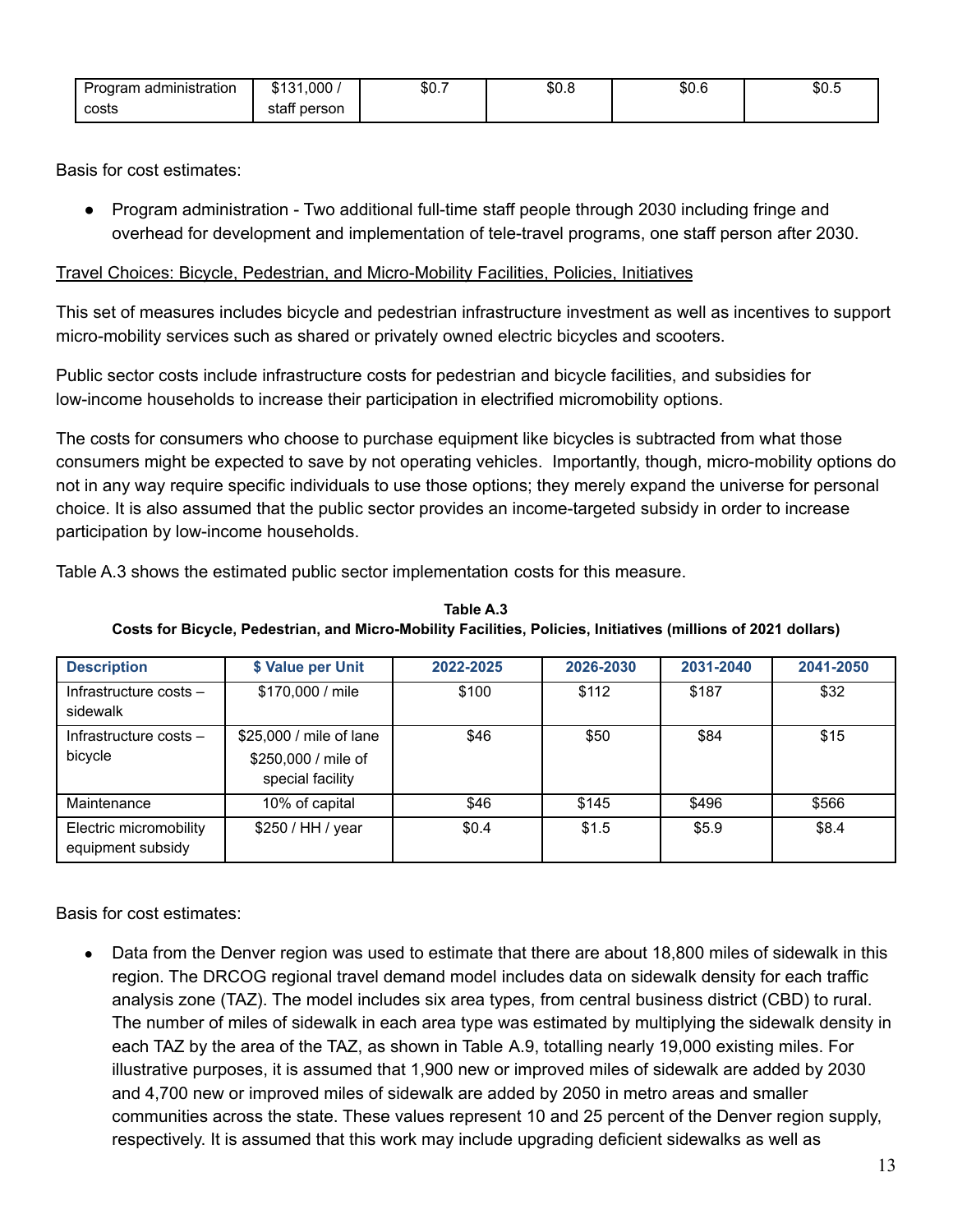constructing new sidewalks where none are currently provided. It is further assumed that this work occurs over a 20-year period (2022 – 2041) at a cost of \$170,000 per mile based on Florida DOT data.<sup>10</sup>

| <b>Area Type</b>                                | <b>Sidewalk Miles</b> |
|-------------------------------------------------|-----------------------|
| 1 = Denver CBD                                  | 51                    |
| 2 = CBD Fringe & Outlying CBD (ex. Boulder CBD) | 448                   |
| 3 = Urban Neighborhood                          | 3,031                 |
| 4 = Suburban Neighborhood                       | 15,004                |
| 5 = Rural Area (Non-Mountainous)                | 224                   |
| 6 = Rural Area (Mountainous)                    | 37                    |
| Total                                           | 18,795                |

**Table A.4 Existing Sidewalk Estimates, Denver Region**

- Bicycle facilities: Construction is assumed of 2,500 linear miles of new bike lanes at \$25,000 per mile and 2,500 linear miles of new separated bike lanes and shared-use paths at an average cost of \$250,000 per mile, over a 20-year period, based on cost estimates from Cambridge Systematics  $(2020).<sup>11</sup>$  The estimate of the added length of facilities is described in the section on VMT reductions below and would occur in metro areas and smaller communities across the state.
- Sidewalk and bike facility maintenance: 10 percent annually of cumulative construction costs, based on industry estimation rules.
- Cost per e-bike: eBikesHQ.com (2019), assumed to decline from \$2,000 in 2019 declining to \$1,500 by 2025. Bicycle lifetime of 6 years from ITF  $(2020)^{12}$
- Number of new e-bikes purchased: Change in annual bike-miles traveled based on e-bike speed increase as described in the section on VMT reductions below, divided by 1,500 miles per bike per year (1 round-trip, 3 days a week, average length 5 miles, or per ITF (2020)).
- To estimate a subsidy value (public sector share of e-bike costs), it is assumed that 11 percent of households purchasing an e-bike are low-income (per statewide model) and receive a purchase voucher from the state.

# Transit – Expansion of Service Coverage, Frequency, and/or Hours

This measure includes expansion of transit service, including fixed-route and demand-responsive buses as well as rail transit. It is also assumed that buses are electrified over time. However, the costs and benefits of bus electrification are not considered here, since bus electrification is not a VMT reduction measure. The costs shown in this section represent the incremental costs of adding service using existing technologies.

<sup>&</sup>lt;sup>10</sup> Florida DOT (n.d.). "Cost Per Mile Models for Long Range Estimating",

[https://www.fdot.gov/programmanagement/estimates/lre/costpermilemodels/cpmsummary.shtm.](https://www.fdot.gov/programmanagement/estimates/lre/costpermilemodels/cpmsummary.shtm)

<sup>11</sup> Cambridge Systematics, Inc. (2020) "Transportation and Climate Initiative - 2019/2020 TCI Investment Strategy Tool Documentation." Prepared for Georgetown Climate Center.

<sup>&</sup>lt;sup>12</sup> International Transport Forum (ITF). (2020). "Good to Go? Assessing the Environmental Performance of New Mobility."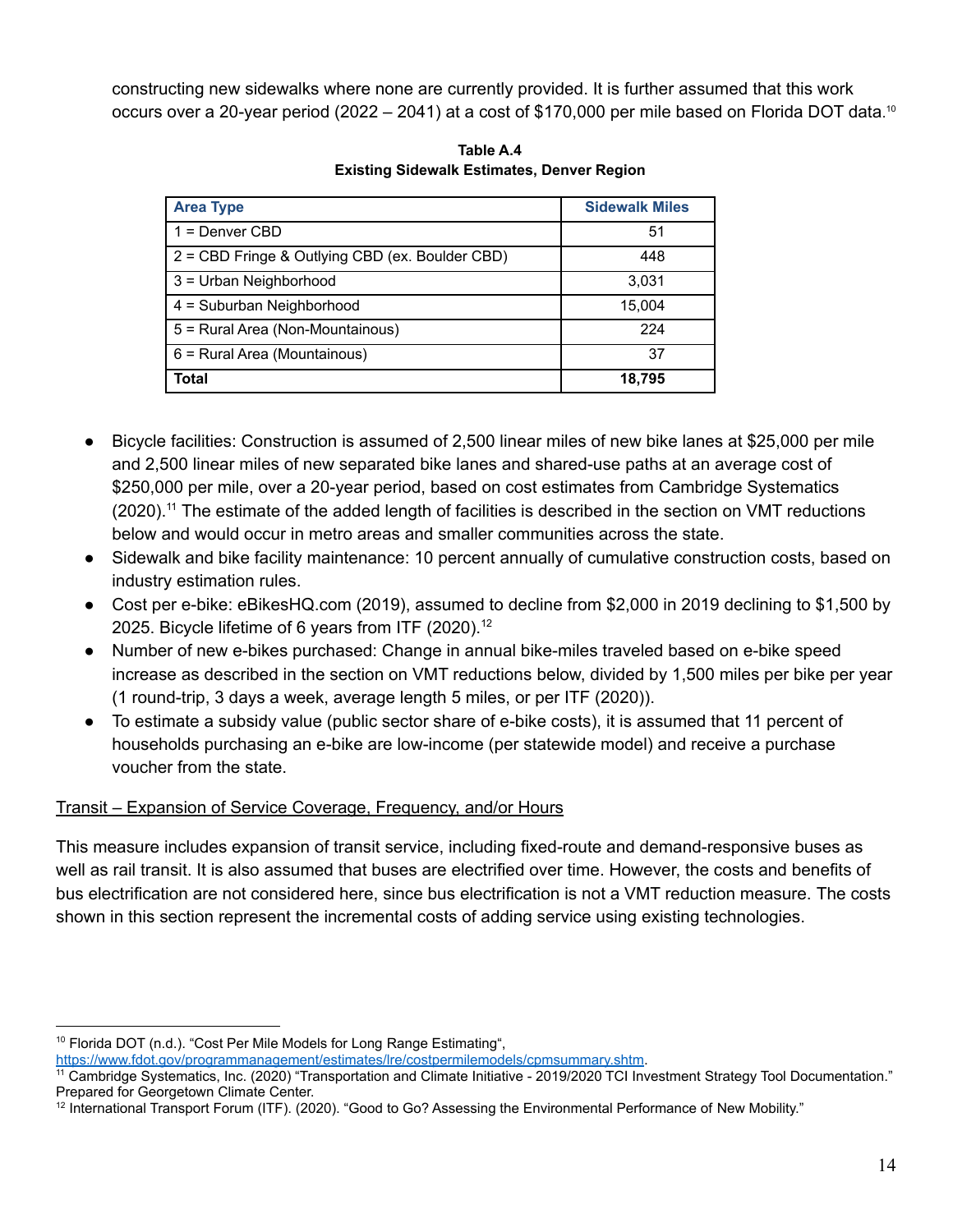The public sector costs include additional operating costs for the expanded service, as well as additional capital investment for vehicles to provide the service. These added costs are partially offset by added fare revenue resulting from increased ridership (shown as a negative cost).

Travelers may incur some additional costs in the form of fares paid for new trips taken. These are subtracted from the vehicle operating cost savings for this measure.

Table A.5 shows the estimated annual public sector implementation costs for this measure.

| <b>Description</b>          | \$ Value per Unit    | 2022-2025 | 2026-2030 | 2031-2040 | 2041-2050 |
|-----------------------------|----------------------|-----------|-----------|-----------|-----------|
| Vehicle costs               | \$435,000 per<br>bus | \$38      | \$136     | \$394     | \$452     |
| Operating costs             | See below            | \$200     | \$718     | \$2,083   | \$292     |
| New transit fare<br>revenue | $$0.75$ per trip     | $($ \$68) | (\$243)   | (\$706)   | (\$809)   |

**Table A.5 Costs for Transit Service Expansion (millions of 2021 dollars)**

Basis of cost estimates:

- It is assumed that vehicle revenue-miles (VRM) are increased by 6 percent annually statewide between 2022 and 2030, with an annual increase of 2 percent between 2030 and 2050.
- Vehicle costs \$435,000 per new bus (NREL, 2017); An average of 3.11 buses are needed per 100,000 VRM of service, the average for the "motor bus" mode for all Colorado operators, from the 2019 National Transit Database (NTD).
- Operating costs Average operating costs are assumed to be \$5.96 per VRM. This is the average cost for "rapid bus" service operating in Colorado as of 2019 according to reporting for the 2019 NTD. For comparison, the cost per VRM for regular motor bus service is in the range of \$3.89 to \$6.28 for the state's smaller MPOs and is \$9.20 for the Denver region. It is assumed that funds for additional transit expansion under this rule would be directed into services such as bus rapid transit that are more cost-effective from a GHG reducing perspective.
- New transit fare revenue/expenses Public agencies recoup some of their operating costs through increased fare revenue. The estimate is based on an average fare per trip of \$0.75 based on 2019 NTD data for all Colorado operators. Transit ridership is assumed to increase in proportion to service levels, meaning that higher quality and frequency service results in more individuals choosing to use transit.

# Transportation-Efficient Land Use

This measure includes policy changes and incentives, such as funding for planning and potential changes to transportation project selection criteria, to encourage transit-supportive land use and walkable neighborhoods that reduce vehicle-travel per household.

Land use measures are assumed to be achieved mainly through the operation of market forces responding to market demand for mixed-use neighborhoods that are supported by changes to local plans and zoning regulations. Therefore only minimal costs to the public sector are assumed for making administrative changes to plans and zoning.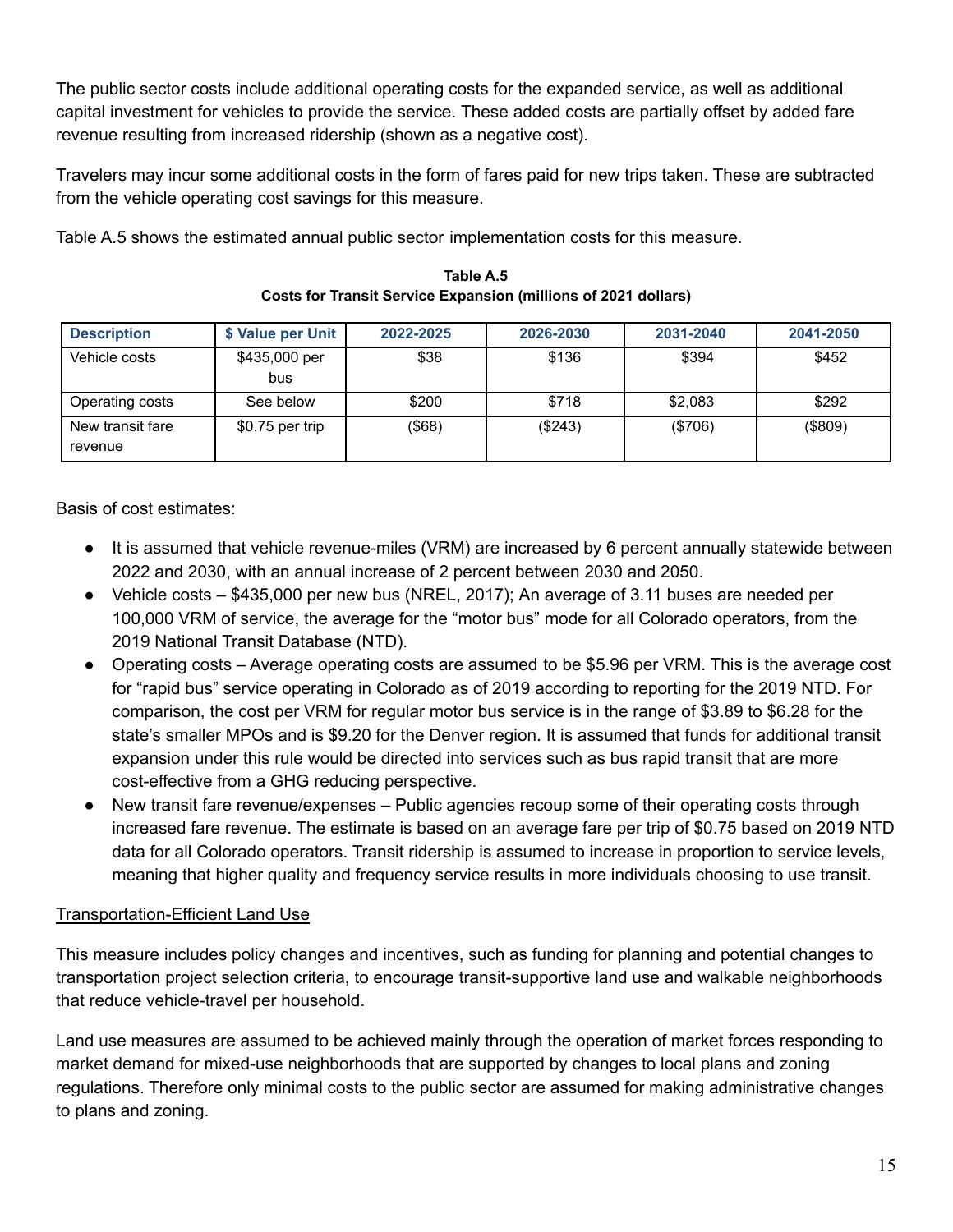Table A.6 shows the estimated annual public sector implementation costs for this measure.

| <b>Description</b>   | \$ Value per<br>Unit         | 2022-2025 | 2026-2030 | 2031-2040 | 2041-2050 |
|----------------------|------------------------------|-----------|-----------|-----------|-----------|
| Administrative costs | \$50,000 per<br>municipality | \$7       | \$8       | \$13      | \$11      |

**Table A.6 Costs for Land Use Measures (millions of 2021 dollars)**

Basis for cost estimates:

● Administrative costs – 272 municipalities in Colorado at an average of \$50,000 in planning costs per municipality per five-year period for updating and revising plans and zoning.

# Reduced Investment in Adding Additional Roadway Capacity

This analysis assumes a reduction, but by no means an elimination, in spending on roadway capacity expansion relative to the "baseline" scenario of what is forecasted in long range regional transportation plans (RTPs) over the next several decades. That investment is anticipated to shift to other public investment in transportation mobility, illustrating a "net revenue neutral" implementation of the rule.

Table A.7 shows the estimated annual public sector implementation costs saved as a result of implementing fewer highway capacity expansion projects. These costs saved are assumed to be re-directed to other investments that reduce GHG and help offset the inclusion of other roadway capacity expansion projects remaining in the plans.

**Table A.7 Assumed Cost Reduction for Roadway Capacity Expansion (millions of 2021 dollars)**

| <b>Description</b> | \$ Value per Unit                         | 2022-2025 | 2026-2030 | 2031-2040 | 2041-2050 |
|--------------------|-------------------------------------------|-----------|-----------|-----------|-----------|
| Construction costs | \$5 million per lane<br>mile (freeway)    | \$418     | \$985     | \$2,656   | \$2,692   |
|                    | \$1.5 million per lane<br>mile (arterial) |           |           |           |           |

Key assumptions in this analysis include:

- Freeway and arterial expansion costs average \$5.0 million and \$1.5 million per lane-mile, respectively.
- Mix of investment is 75 percent for freeway capacity and 25 percent for arterial capacity (on a dollar basis).
- There is a lag of 2 years (for freeways) and 1 year (for arterials) between "spending" the funds and realizing the benefits (i.e., roadway open to service).

# **Economic Benefits (Social Cost Savings)**

The various social cost savings estimated in this document rely on estimated changes in vehicle-miles of travel, traffic delay, and person-miles of walking and bicycling as a result of each measure. General modeling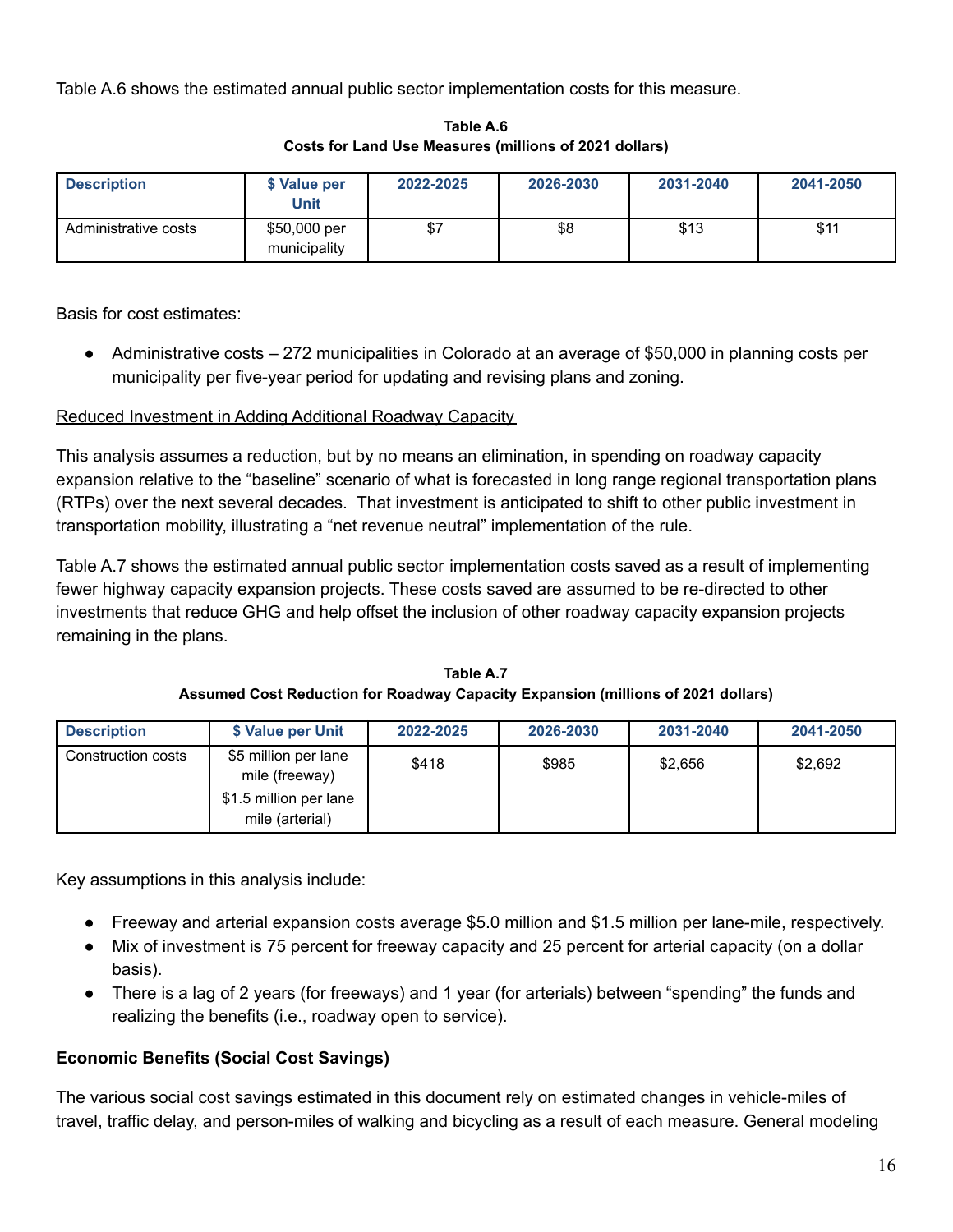tools used in this analysis are first discussed, followed by a discussion of assumptions specific to each measure. The social cost savings analysis also draws on key assumptions documented above in the assessment of public sector implementation costs.

# Modeling Tools

To estimate VMT reductions, the Colorado Department of Transportation statewide travel demand model and the Colorado implementation of the Energy and Emissions Reduction Policy Analysis Tool (EERPAT) were used, along with off-model spreadsheet-based analysis where needed to prepare model inputs and process model outputs.

The Colorado statewide travel demand model is a network-based model that predicts changes in traffic flows by mode and location based on future changes in demographics, job locations, costs, transportation networks, and other factors. At the time of the analysis the statewide model was set up for 2015, 2030, and 2045. Results from 2030 and 2045 runs were interpolated to obtain 2040 estimates. Results from 2045 runs were extrapolated to represent 2050.

EERPAT is a tool developed by the Federal Highway Administration and designed specifically for analysis of greenhouse gas reduction measures. EERPAT models policies at the regional level. In the Colorado application of the model, five regions are defined corresponding to the state's MPOs:

- DRCOG (Denver Regional Council of Governments) Greater Denver area.
- GVMPO (Grand Valley MPO) Grand Junction area.
- NFRMPO (North Front Range MPO) Fort Collins area.
- PACOG (Pueblo Area Council of Governments) Pueblo area.
- PPACG (Pikes Peak Area Council of Governments) Colorado Springs area.

The statewide model and EERPAT each have strengths for evaluating different measures, so the best model for each measure was selected and the results then combined. Only personal light-duty vehicle travel within Colorado is considered, along with emissions from bus service that changes as part of the scenarios. To ensure a consistent baseline of VMT, percent VMT reductions from EERPAT for measures modeled in EERPAT were applied to total VMT from the statewide model.

GHG emissions were modeled using the U.S. Environmental Protection Agency Motor Vehicle Emission Simulator (MOVES3) emission factor model, based on VMT changes from the statewide model and EERPAT. The GHG modeling was conducted by the Colorado Department of Public Health and Environment – Air Pollution Control Division. The MOVES model accounts for Colorado-specific factors such as the age of the vehicle fleet, the distribution of VMT by different vehicle types and road types, and the speeds at which vehicles travel. MOVES provides GHG emissions in carbon dioxide equivalents  $(CO<sub>2</sub>e)$  considering tailpipe emissions of CO<sub>2</sub>, methane, and nitrous oxide. VMT changes for each measure, estimated as described below, were summed for all measures and used to revise MOVES inputs.

# Travel Choices: Tele-Travel

This strategy is evaluated using adjustments to statewide travel demand model inputs and outputs assuming that through incentives and voluntary options, more telework becomes feasible. Note that the model does not assume a policy that requires businesses to limit employee trips.

Telework is modeled by increasing the fraction of workers choosing to telework compared to the base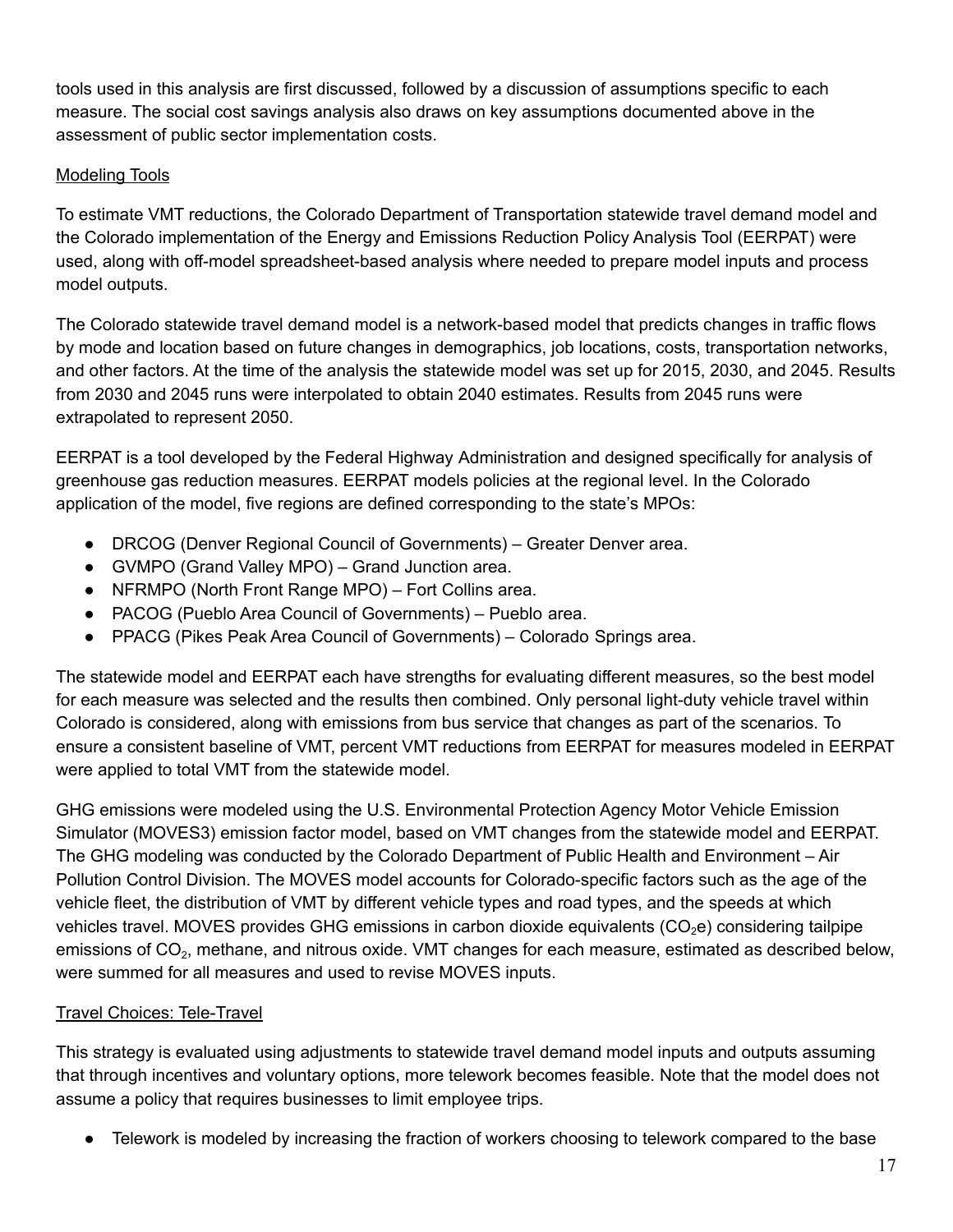year level.

- Tele-school is modeled by adjusting the mode-specific constant for higher education trips so that home schooling meets a target percentage.
- Other tele-travel is modeled by making adjustments to model output VMT to reflect an assumed market size of households reducing their travel and percent reduction in "personal business" travel per household.

The assumed effects of tele-travel policies are as follows:

- Telework (telecommuting): The percentage of workers teleworking at least part-time is increased by a factor of 3, from 6.3 percent to 18.9 percent, compared to baseline levels, reflecting a continuation of trends observed during the COVID pandemic.<sup>13</sup>
- Online participation in postsecondary education: The statewide model includes school trips. It is assumed that higher education students "tele-commute" 40 percent of the time, or on average about 2 days a week for a full-time course load. This is applied as a post-model adjustment to the statewide activity-based model (ABM) trip roster. The model would reflect similar values from an emissions perspective if students walked to class rather than participating virtually.
- Other substitution of travel: Other types of trips (medical, retail, etc.) are not individually modeled but are included as part of a personal business trip type. The number of households reducing their "personal business" travel is estimated using the following assumptions:
	- o Expansion of broadband infrastructure The Colorado Broadband office tracks broadband coverage and supports programs to expand coverage, including tracking Federal grant programs. An overlay of 2021 broadband coverage on household data from the 2019 American Community Survey (ACS) estimates that 1.97 million of 2.39 million households in Colorado  $(82.6$  percent) currently are in broadband service areas.<sup>14</sup> It is assumed that infrastructure expansion by 2030 will reach nearly all (97 percent) of the state's households with broadband access, or an additional 344,000 households.
	- o It is also assumed that an additional 5 percent of Colorado households already served by broadband expand their use of teletravel in the future.
- Newly participating households are estimated to take 10 percent fewer "personal business" trips as a result of tele-travel options.<sup>15</sup> This is applied as a post-model adjustment to the ABM trip roster.

# Travel Choices: Bicycle, Pedestrian, and Micro-Mobility Facilities, Policies, Initiatives

This strategy is evaluated using a variety of adjustments to the statewide model, including increasing intersection density to represent expanded/more connected pedestrian networks; increasing walk and bike speeds to represent improved transit access and increased use of e-bikes and e-scooters; and adjusting various model parameters to reflect overall conditions that encourage walking and biking by all demographic

<sup>&</sup>lt;sup>13</sup> During the height of the pandemic (May 2020), work-at-home rates were as high as 35 percent. More recently (October 2020 to January 2021), the rate stabilized around 22 percent. Source: Data from Bureau of Labor Statistics, Current Population Survey Supplement, as analyzed by University of Colorado Leeds School of Business and presented to Denver Regional Transit District, April 13, 2021.

<sup>&</sup>lt;sup>14</sup> Per the Colorado Broadband Office, broadband is defined as a minimum of 25 megabits per second (Mbps) download and 3 Mbps upload. See https://broadband.co.gov/ for a map of broadband coverage. The overlay was done at the Census block group level, assuming that households are evenly distributed within a block group.

<sup>&</sup>lt;sup>15</sup> While the statistics will vary for Colorado, the 2017 National Household Travel Survey shows an average annual VMT per U.S. household of 19,642, of which 31.8 percent is for shopping or other personal business (McGuckin and Fucci 2018, Table 6a). A 10 percent reduction in personal business travel would be a 3.2 percent reduction in overall travel for these households or 642 VMT per year. The Colorado statewide model may show different results, as changes in personal business travel may affect other types of travel.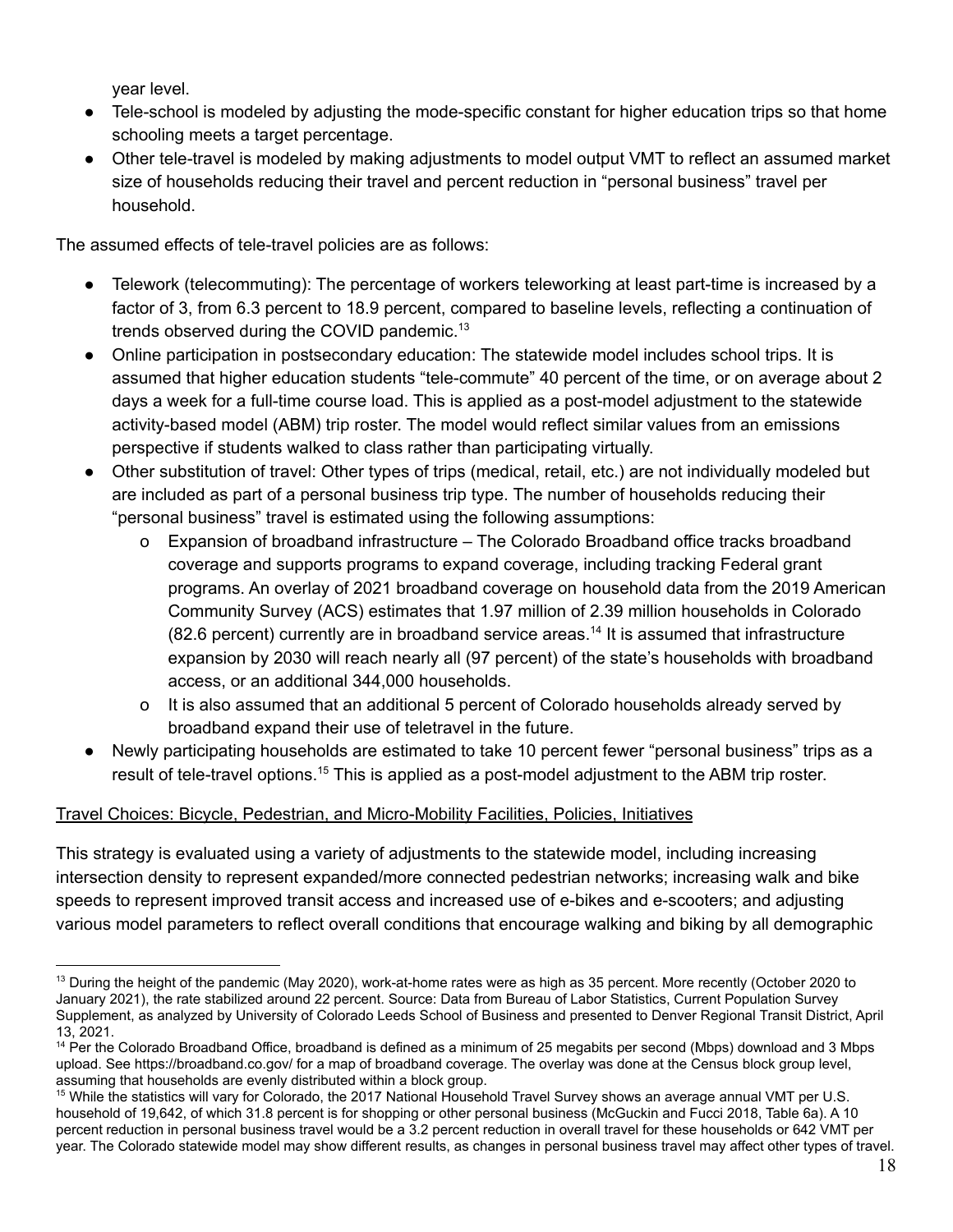groups. The model was adjusted so that the increase in bicycling matched a target estimate of total bicycle-miles of travel based on increasing bicycle travel related to additional bicycle infrastructure (new annual bike-miles traveled per new lane/path mile) as observed in other U.S. cities.

# *Pedestrian and Bicycle Improvements*

To model improved pedestrian conditions, intersection density was increased 10 percent in 2030 over the baseline, or 25 percent in 2050, in the "suburban" area type, representing the application of policies to increase street network connectivity. Numerically this is equivalent to an increase of 16 four-way intersections in each zone. This was applied only to area types 2 (outlying CBD & fringe), 3 (urban), and 4 (suburban). While the statewide model does not include data on sidewalk density, the relative increase in intersection density is consistent with the increase in sidewalk density assumed for cost estimation above. Intersection density was increased by 5 percent in 2030 and 15 percent in 2050 for the "urban" area type, with the smaller increase reflecting the generally more connected nature of streets in urban areas.

The total miles of bicycle facilities needed to achieve a complete network in all of the urbanized land area of Colorado (census-defined urbanized areas) was estimated by assuming a build-out of separated bike lanes or shared-use paths at one-mile intervals, along with on-street bike lanes every ½ mile in between. Previous research, considering literature and models on the effectiveness of bike investment in the U.S., has estimated the number of new bicycle-miles of travel per year per mile of new facility in urban and suburban neighborhoods of various densities (Cambridge Systematics, 2020). The values used in that analysis are shown in Table A.8. These are applied to the proportion of land in CBD or "CBD fringe", "urban", and "suburban" area types as defined in the statewide model. Values from that study are multiplied by the required length of facilities to build out a network.

| <b>Area Type:</b>                              | <b>Core/High Urban</b>       | <b>Medium Urban</b> | <b>Suburban</b> |         |
|------------------------------------------------|------------------------------|---------------------|-----------------|---------|
| <b>Statewide Model Area Type:</b>              | CBD (1) or CBD<br>Fringe (2) | Urban $(3)$         | Suburban (4)    | Average |
| New annual bike-miles per<br>new facility mile | 146.000                      | 82,000              | 26,000          | 64.000  |
| % of urban land area in<br>Colorado MPO areas  | 14%                          | 39%                 | 48%             |         |

**Table A.8 New Bicycle Travel per New Facility-Mile**

To estimate the extent of bike network added, a build-out of bike lanes and paths is assumed at ½ mile spacing for the entire urbanized area within Colorado (1,256 square miles) over a 20-year period between 2022 and 2041. This corresponds to 5,000 new miles of facility or 250 new miles per year. This is assumed to be split equally between on-street bike lanes and specialized facilities including physically separated bike lanes, bike boulevards, and off-street paths. The resulting increase in bicycle-miles of travel (BMT) compared to baseline conditions as estimated by the statewide model for years 2030 and 2045 is shown in Table A.9.

**Table A.9 Bicycle Travel Increase From Facility Investment**

|      | <b>Baseline BMT</b> | <b>New</b>            | <b>Additional BMT</b> | <b>Total BMT</b> | % Over Base |
|------|---------------------|-----------------------|-----------------------|------------------|-------------|
| Year | (millions)          | <b>Facility-Miles</b> | (millions)            | (millions)       |             |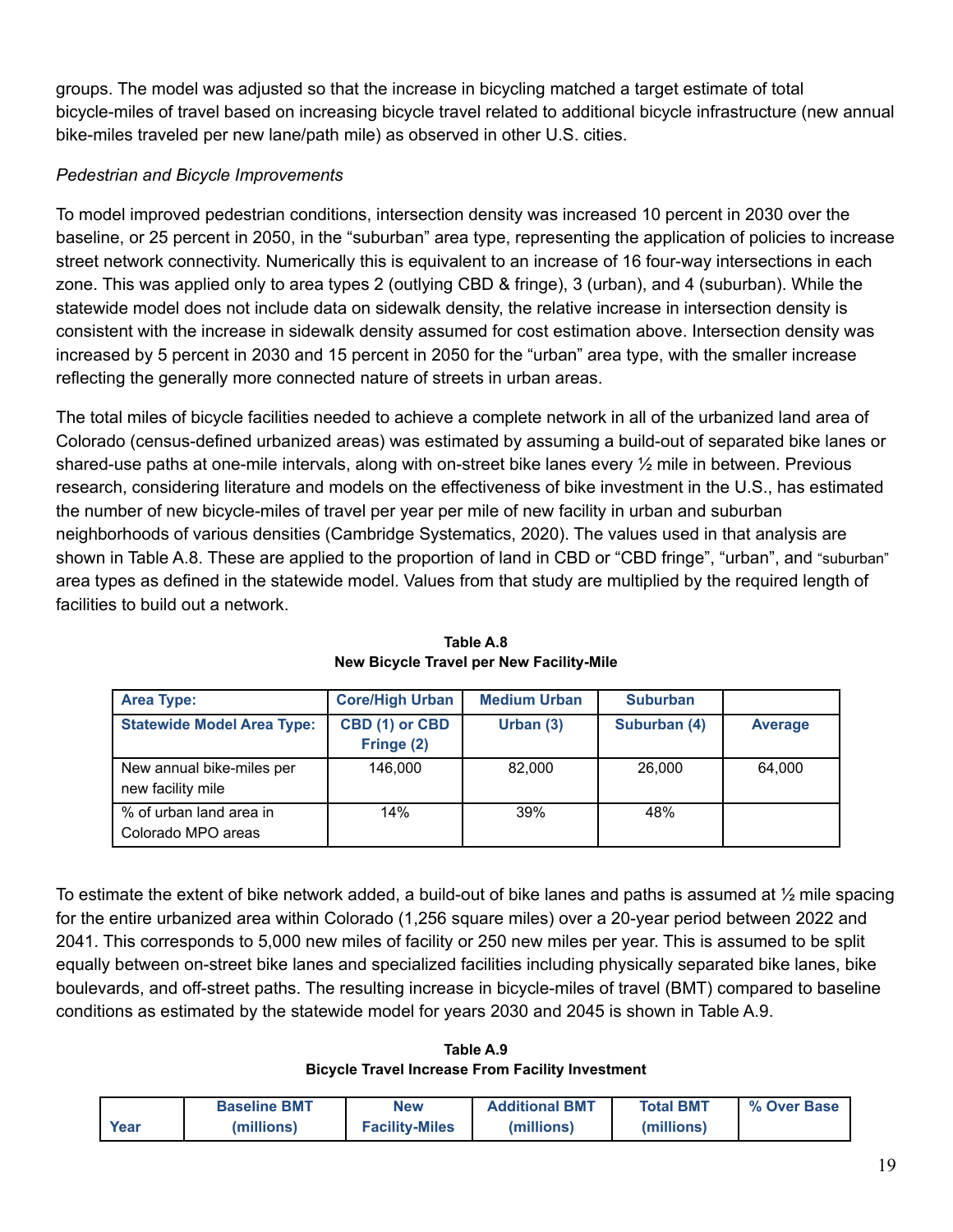| 2030 | 346 | 2,250 | '44        | $\overline{\phantom{a}}$ | 37% |
|------|-----|-------|------------|--------------------------|-----|
| 2045 | 405 | 0.000 | חרכ<br>⊍∡ບ | ラィラ<br>.                 | 77% |

Additional statewide model adjustments to estimate the effects of improved walking and bicycling conditions included:

- Gender-specific constants for walking and biking: zeroing out negative terms for females; transferring positive coefficient for males to the bike or walk constant.
- Zeroing out negative terms for under age 20 other tour purposes.
- Reduction of disutility (negative interaction term) equivalent to 1.5 miles for rural area type term for bike to school tours.
- Walking interaction terms related to age 35 and age 50 thresholds changed to age 75 for work walk tours, other walk tours, other bike tours, and walk trip mode.
- Vehicular speed reduction of 2 to 11 mph, typically 6 mph, for access-oriented (versus mobility-oriented) facility types. Only applied in non-rural area types; applied to facility types 3 (principal arterial), 4 (minor arterial), and 5 (collector & local); peak and off-peak input speeds also adjusted if they would exceed the new free-flow speed.
- Walking speed (through perception of walking time) on transit access links increased to 5 mph from a base of 3 mph.
- Biking speed on transit access links increased from 12 to 13 or 14 mph.

# *Electric Bicycles*

It is assumed that with a connected network of infrastructure in place to serve walk and bike trips, electric bicycle (e-bikes) will become more widely used. To represent electrification, the average speed of bicycling in the statewide model was increased by 33 percent.<sup>16</sup> The share of bikes that are e-bikes was assumed to be 25 percent in 2030 and 50 percent in 2050, so the average speed increase across all bicycle trips is modeled as 8 percent in 2030 (from 12 to 13 mph) and 16 percent in 2050 (from 12 to 14 mph).

# Transit: Expansion of Service Coverage, Frequency, and/or Hours

The VMT effects of transit expansion are modeled in EERPAT using the following inputs:

**• Transit growth.csv**: Ratio of future transit revenue miles to base year transit revenue miles, as well as proportion of transit revenue miles that are electrified rail transit.

In 2019, based on data reported by Colorado's transit operators to the National Transit Database, 81 million vehicle revenue-miles of service were provided by all modes in Colorado's five metro areas. For this measure it is assumed that transit revenue-miles will increase by 6.0 percent per year between 2022 and 2030 (69 percent total growth between 2019 and 2030), and by 2.0 percent a year between 2030 and 2050 (151 percent total growth between 2019 and 2050) compared to base year (2019) service levels. This compares with a statewide growth in transit VRM of 2.9 percent annually (76 percent) between 2000 and 2019 (3.1 percent for the Regional Transit District, 1.2 percent average for other operators in the state).

<sup>&</sup>lt;sup>16</sup> On average, e-bikes require 24% less total EE (kcal/kg/min) than conventional bicycles - Langford, B. C., Cherry, C. R., Bassett, D. R., Jr., Fitzhugh, E. C., & Dhakal, N. (2017). Comparing physical activity of pedal-assist electric bikes with walking and conventional bicycles. Journal of Transport & Health, 6, 463-473.  $1/(1 - 0.24) \approx 1.33$ .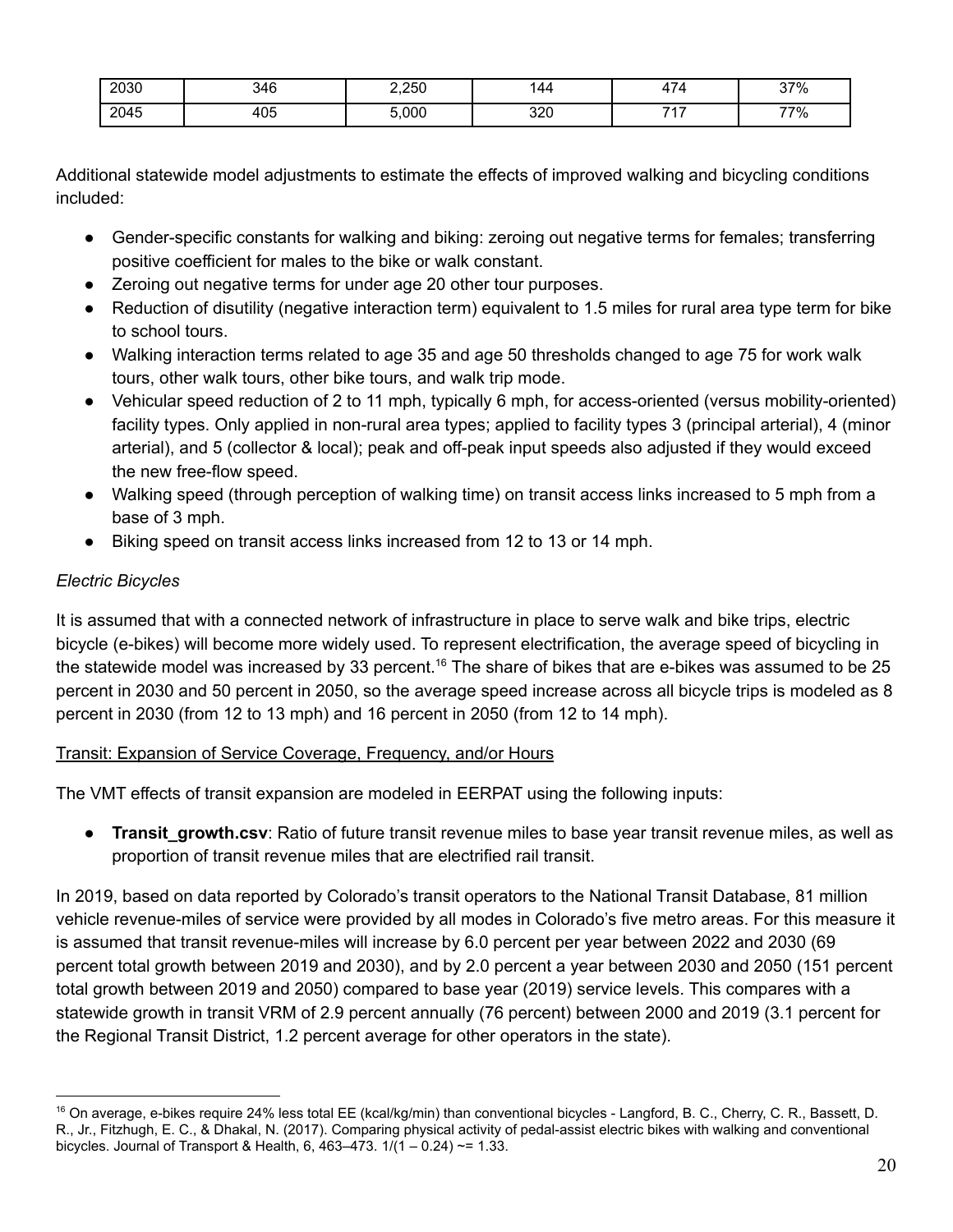The VMT reduction percentage was carried over into the statewide model by reducing the ABM trip roster by the same percentage for trips by residents of MPO zones.

## Transportation-Efficient Land Use

This strategy is modeled in EERPAT using the following input:

metropolitan\_urban\_type\_proportions.csv: proportions of households in urban mixed-use areas.

Urban mixed-use areas are defined for this analysis as statewide model TAZs categorized as "urban" or higher area type (*AreaType* = 1, 2, or 3) with a population density of at least 2,000 per square mile and a retail/service job density (*Entertainmentemployement* + *Retailemployement* + *Restaurantemployement*) of at least 500 per square mile. This was the density threshold used in the Carbon-Free Boston study (Cambridge Systematics, 2019) which was based on evaluation of different thresholds and qualitative comparison against community characteristics such as walkability.

The base year (2015) number and percent of households in mixed-use urban areas was estimated using statewide model estimates of households and the mixed-use variable. This calculation was repeated for 2030 and 2045 to estimate the number of households in mixed-use areas under baseline forecast growth conditions in the future. The 2015 and 2030 data were interpolated to estimate 2023 values as the start year for additional land use policy implementation.

The 2023 percent of households in mixed-use areas ranges from 11 percent in the GVMPO region to 33 percent in the Denver region. Between 2023 and 2030, the fraction of growth in mixed-use areas ranges from 10 percent in the NRFMPO region to 43 percent in the Denver region. Under the policy scenario, this is assumed to increase to 75 percent in the Denver region and to 50 percent in other MPO regions between 2023 and 2050.

It is also assumed that some areas of existing households redevelop over time into mixed-use areas, through infill commercial development in neighborhood business districts. It is assumed that 4 percent of existing households per decade are in areas that change from non-mixed use to mixed-use. The resulting values of baseline and scenario projections for the percent of households in mixed-use areas, including new households and redeveloped areas, are shown in Table A.10..

|               |       |             |                                      |             |                |             | % of 2023-2030         |             | % of 2030-2045         |  |
|---------------|-------|-------------|--------------------------------------|-------------|----------------|-------------|------------------------|-------------|------------------------|--|
|               |       |             |                                      |             |                |             | <b>Growth in</b>       |             | <b>Growth in</b>       |  |
|               |       |             |                                      |             |                |             |                        |             |                        |  |
|               |       |             | <b>Households in Mixed-Use Areas</b> |             |                |             | <b>Mixed-Use Areas</b> |             | <b>Mixed-Use Areas</b> |  |
|               |       |             | 2030                                 |             | 2045           |             |                        |             |                        |  |
| <b>MPO</b>    |       | 2030        | <b>Scenari</b>                       | 2045        | <b>Scenari</b> |             | <b>Scenari</b>         |             | <b>Scenari</b>         |  |
| <b>Region</b> | 2023  | <b>Base</b> | $\mathbf{o}$                         | <b>Base</b> | $\mathbf{o}$   | <b>Base</b> | $\mathbf{o}$           | <b>Base</b> | $\mathbf{o}$           |  |
| <b>DRCOG</b>  | 32.5% | 33.5%       | 38.5%                                | 33.8%       | 47.1%          | 42.9%       | 75.0%                  | 35.7%       | 75.0%                  |  |
| <b>GVMPO</b>  | 11.2% | 12.4%       | 18.7%                                | 16.8%       | 29.9%          | 20.3%       | 50.0%                  | 34.7%       | 50.0%                  |  |
| <b>NFRMPO</b> | 18.3% | 17.1%       | 25.5%                                | 16.2%       | 36.8%          | 10.0%       | 50.0%                  | 13.4%       | 50.0%                  |  |
| <b>PACOG</b>  | 14.5% | 16.0%       | 20.5%                                | 14.7%       | 29.6%          | 28.9%       | 50.0%                  | 6.1%        | 50.0%                  |  |
| <b>PPACG</b>  | 21.6% | 20.9%       | 26.4%                                | 21.9%       | 34.5%          | 13.9%       | 50.0%                  | 27.3%       | 50.0%                  |  |

#### **Table A.10 Households in Mixed-Use Areas**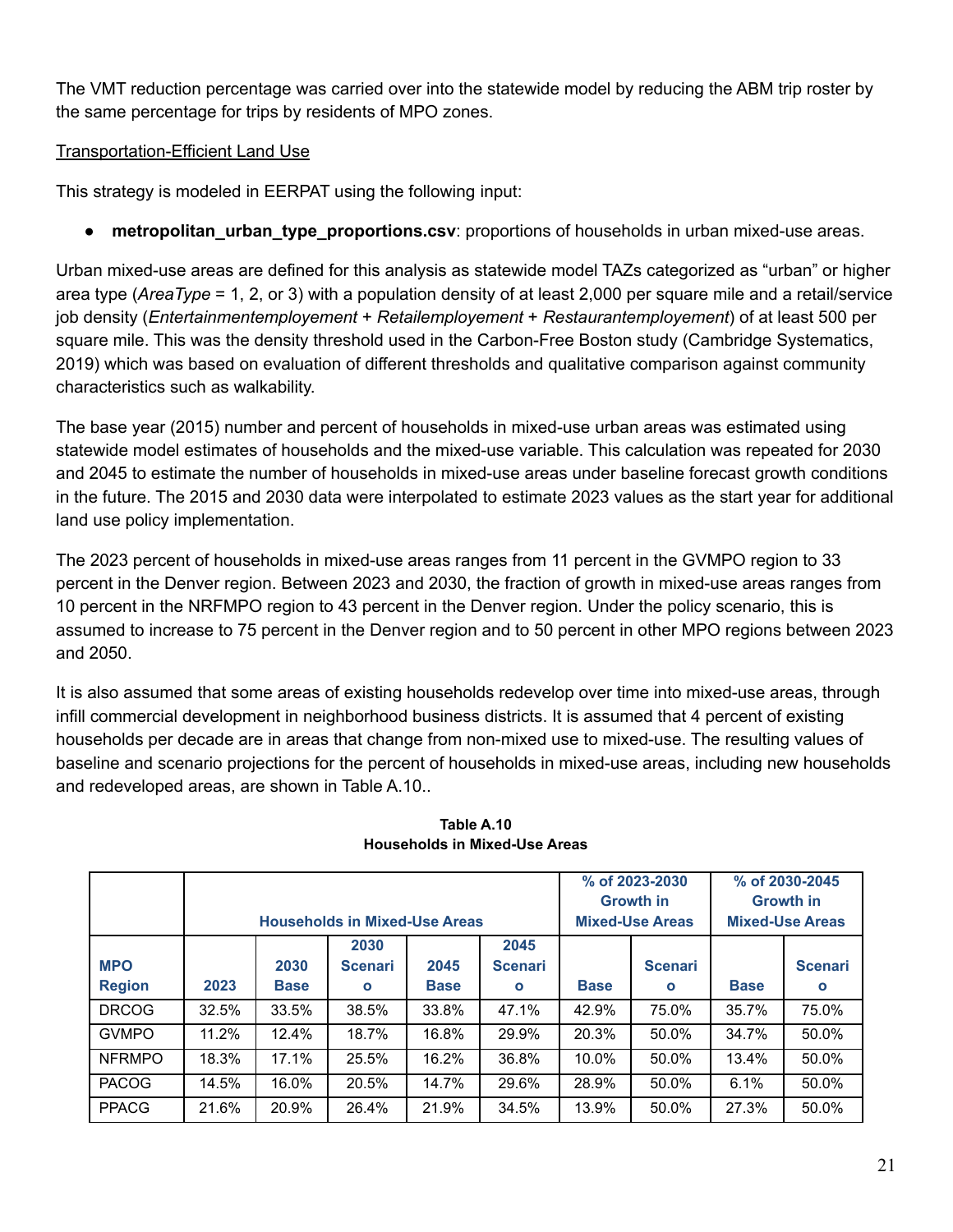The VMT reduction percentage was carried over into the statewide model by reducing the ABM trip roster by the same percentage for trips by residents of MPO zones.

## Reduced Investment in Roadway Capacity

Capacity additions can increase GHG emissions and other social costs related to vehicle-travel in the long term as a result of induced demand effects. Reducing spending on these capacity projects is likely to provide social benefits in the form of reduced GHG emissions, air pollution, vehicle operating costs, and crash costs associated with vehicle-travel. However, it is likely to increase costs related to travel time and delay. It is important to note that the alternative investments provided by funding made available for other projects will help offset the impacts of any roadway travel time increases.

Key assumptions to estimate the social costs and benefits of reduced road capacity investment include:

- Expanded roads have a base VMT of approximately 20,000 VMT per lane-mile for freeways and 10,000 VMT per lane-mile for arterials. This assumes a freeway lane capacity of 2,000 vehicles per lane per hour with 10 percent of daily traffic in the peak hour. Arterial capacities are reduced by half to account for intersection delay. Analysis of modeling conducted by Cambridge Systematics for a hypothetical freeway widening project in Virginia confirms that 20,000 VMT per lane-mile is a reasonable value.
- The long-run demand elasticity is assumed to be 0.67 for freeways and 0.5 for arterials. This elasticity represents the ratio of percent growth in VMT to percent growth in lane-miles. An elasticity of 0.5 means that a 10 percent increase in lane-miles in a given area would result in a 5 percent increase in VMT in that area. The value of 0.67 is consistent with recent modeling of corridor highway expansion projects conducted by Cambridge Systematics and is at the low end of recent values reported in a literature review, which found values ranging from 0.67 to 1.06 in the U.S.<sup>17</sup> That report also estimated that induced demand elasticities for arterials are 75 percent those of freeways. Since some of the induced demand in corridor studies may be due to growth being shifted from other locations in the same state, it is likely that overall induced demand for a statewide program of investments (such as is being evaluated in the Colorado analysis) is lower than levels found in corridor-specific studies.
- It is assumed that it takes five years to reach full response to induced demand, with effects in years 1-4 scaled up linearly between 0 and the final value.
- Delay savings (minutes saved per base VMT) are estimated based on modeling conducted by Cambridge Systematics. The value is 0.20 minutes per VMT at a demand elasticity of 0.67, which corresponds to a 3 mph average speed increase compared with a base speed of 30 mph. The delay savings are scaled to be zero at an induced demand elasticity of 1.0, and to increase in inverse proportion to the elasticity.
- Fuel savings per hour of delay are estimated at 0.44 gal/hour (mixed traffic autos and trucks) for 2012 vehicles based on data from the 2012 Texas Transportation Institute Urban Mobility Report. These are scaled for 2022 and future vehicles based on actual and projected changes in fuel efficiency (mpg) and levels of fleet electrification. Energy use and GHG emissions from EVs are assumed not to be sensitive to the level of congestion or delay.

<sup>&</sup>lt;sup>17</sup> Volker, J.M.B., and S. L. Handy (2021). The Induced Travel Calculator and Its Applications. University of California Institute of Transportation Studies, UC-ITS-2021-04.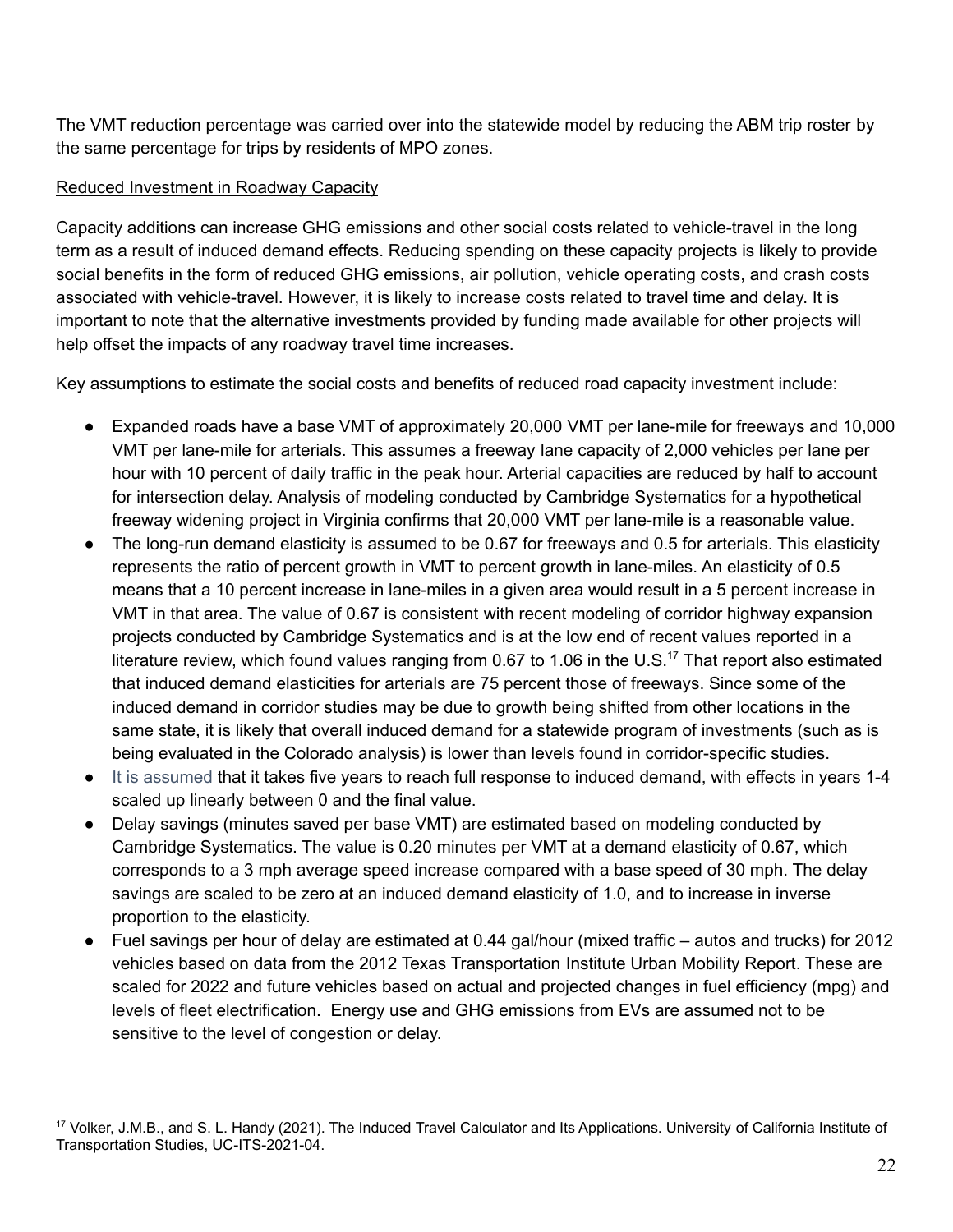• Delay reduction from highway expansion is valued at \$16.50 per hour per the 2016 U.S. DOT benefit-cost analysis guidance and is calculated after induced demand effects.

## **Total VMT and Vehicle Operating Cost Savings**

Table A.11 shows baseline forecast VMT emissions for light-duty vehicles and the total projected VMT reductions for the illustrative implementation of the proposed rule and the two alternatives considered.

|                                                                      | <b>Vehicle-Miles of Travel</b><br>(millions) |          |          |  |  |  |  |
|----------------------------------------------------------------------|----------------------------------------------|----------|----------|--|--|--|--|
| <b>Scenario</b>                                                      | 2030                                         | 2040     | 2050     |  |  |  |  |
| <b>Baseline VMT Estimate</b>                                         | 63.551                                       | 71,069   | 78.587   |  |  |  |  |
| <b>Change from Baseline</b>                                          |                                              |          |          |  |  |  |  |
| Proposed Rule Implementation: Travel<br>Choices + Transit + Land Use | (6,943)                                      | (8,378)  | (9,814)  |  |  |  |  |
| Alternative 1: Travel Choices                                        | (5,876)                                      | (6, 197) | (6, 146) |  |  |  |  |
| Alternative 2: Travel Choices + Transit                              | (6,633)                                      | (7, 593) | (8, 138) |  |  |  |  |

**Table A.11 VMT by Year, Light-Duty Vehicles**

Vehicle operating costs are based on gasoline and electricity consumption rates (miles per gallon equivalent) for conventional and electric vehicles from NREL  $(2017)^{18}$  and fuel and electricity costs from the U.S. Department of Energy Outlook Annual Energy Outlook (AEO) 2021 Reference Case. For conventional and electric vehicles, a "weighted average" fuel efficiency is estimated based on the split of light duty vehicles and light duty trucks. Vehicle maintenance costs are also sourced from NREL (2017) and weighted by the LDV/LDT split. Table A.12 displays fuel prices, energy efficiency, and fuel and maintenance cost per mile for both conventional and electric vehicles from 2020 through 2050.

| <b>Operating Cost Inputs</b>                       | 2020  | 2025  | 2030  | 2040  | 2050  |
|----------------------------------------------------|-------|-------|-------|-------|-------|
| Gasoline Price (\$/gge)                            | 2.22  | 2.37  | 2.58  | 2.91  | 3.06  |
| Electricity Price (\$/gge)                         | 3.91  | 3.80  | 3.69  | 3.60  | 3.31  |
| Conventional Energy Efficiency (mpgge)             | 32.9  | 33.7  | 33.4  | 33.6  | 34.1  |
| EV Energy Efficiency (mpgge)                       | 104.7 | 109.7 | 111.6 | 116.9 | 125.2 |
| Conventional Vehicle Cost - Fuel (\$/mi)           | 0.067 | 0.070 | 0.077 | 0.087 | 0.090 |
| $EV Cost - Fuel$ (\$/mi)                           | 0.037 | 0.035 | 0.033 | 0.031 | 0.026 |
| Conventional Vehicle Cost - Maintenance<br>(\$/mi) | 0.036 | 0.038 | 0.040 | 0.041 | 0.041 |
| EV Cost - Maintenance (\$/mi)                      | 0.029 | 0.030 | 0.032 | 0.033 | 0.033 |

**Table A.12 Light-Duty Vehicle Operating and Maintenance Costs (2021 \$)**

To calculate total per-vehicle operation and maintenance costs, an annual VMT of 10,450 per vehicle is assumed. This is based on the number of vehicles forecast in 2030 (vehicles growing from current levels in

<sup>18</sup> Wood, E., et al. (2017). National Plug-In Electric Vehicle Infrastructure Analysis. National Renewable Energy Laboratory.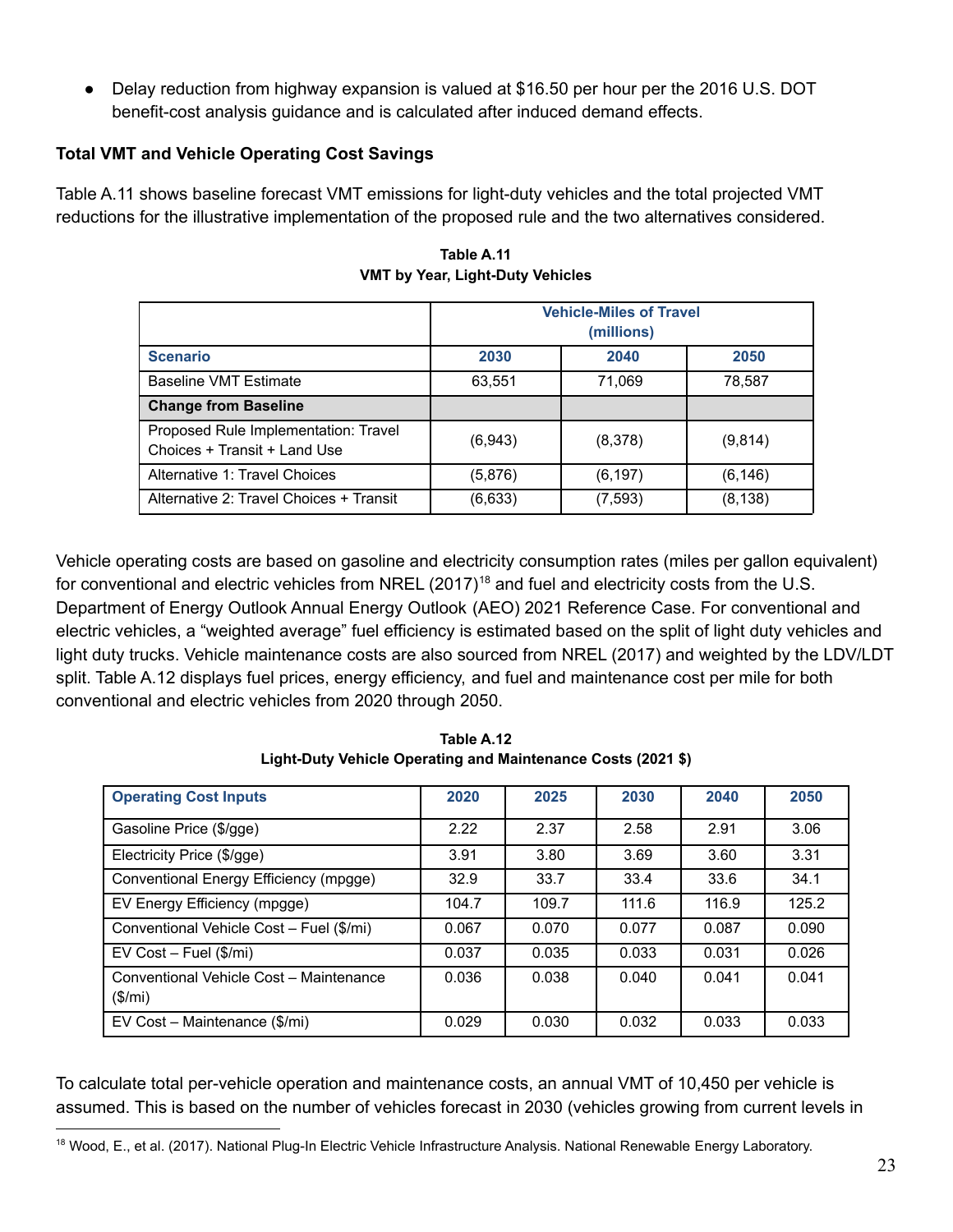proportion to population) multiplied by miles per vehicle to match the VMT estimates provided by the statewide model.

The total electrified light duty fleet each year is estimated based on state targets, including around 940,000 vehicles in 2030 and 100 percent EV sales by 2040. Using projections from the AEO 2021 Reference Case on vehicle stock growth through 2050, as well as a vehicle turnover model, the EV vehicle stock for 2025, 2030, 2040, and 2050 is estimated alongside vehicle sales, as shown in Table A.13.

| <b>Vehicle Category</b>      | 2020      | 2025          | 2030          | 2040      | 2050      |
|------------------------------|-----------|---------------|---------------|-----------|-----------|
| All Light-Duty Vehicle Stock | 5,090,968 | 5,585,48<br>4 | 6,080,00<br>O | 6,546,667 | 7,590,000 |
| <b>EV Stock</b>              | 39,908    | 221,357       | 943.318       | 3,739,278 | 6,290,115 |
| EV Sales %                   | 5%        | 17%           | 50%           | 100%      | 100%      |
| <b>EV Sales</b>              | 17,818    | 66,858        | 21,800        | 458.267   | 531,300   |
| EV% of Stock                 | 1%        | 4%            | 16%           | 57%       | 83%       |

**Table A.13 Light-Duty Vehicle Electrification Projections**

# **GHG Emission Reductions and Social Cost of Carbon Savings**

Table A.14 shows projected total GHG emissions from on-road sources for the rule and alternatives, while Table A.15 shows the expected GHG reductions in 2025, 2030, 2040, and 2050 respectively, for the rule and alternatives. As noted above, the results assume a high level of electrification of the future vehicle fleet. As a result, the absolute GHG reductions from VMT measures are substantially lower in 2050 than in 2030, even though the cumulative effects of the measures on VMT will increase over time and be greatest in 2050.

**Table A.14 GHG Emissions by Year and Alternative, All On-Road Vehicles**

|                                                                      | <b>GHG Emissions</b><br>(million metric tons) |      |      |
|----------------------------------------------------------------------|-----------------------------------------------|------|------|
| <b>Scenario</b>                                                      | 2030                                          | 2040 | 2050 |
| Proposed Rule Implementation: Travel<br>Choices + Transit + Land Use | 18.1                                          | 12.5 | 7.9  |
| Alternative 1: Travel Choices                                        | 18.4                                          | 12.8 | 8.1  |
| Alternative 2: Travel Choices + Transit                              | 18.2                                          | 12.6 | 8.0  |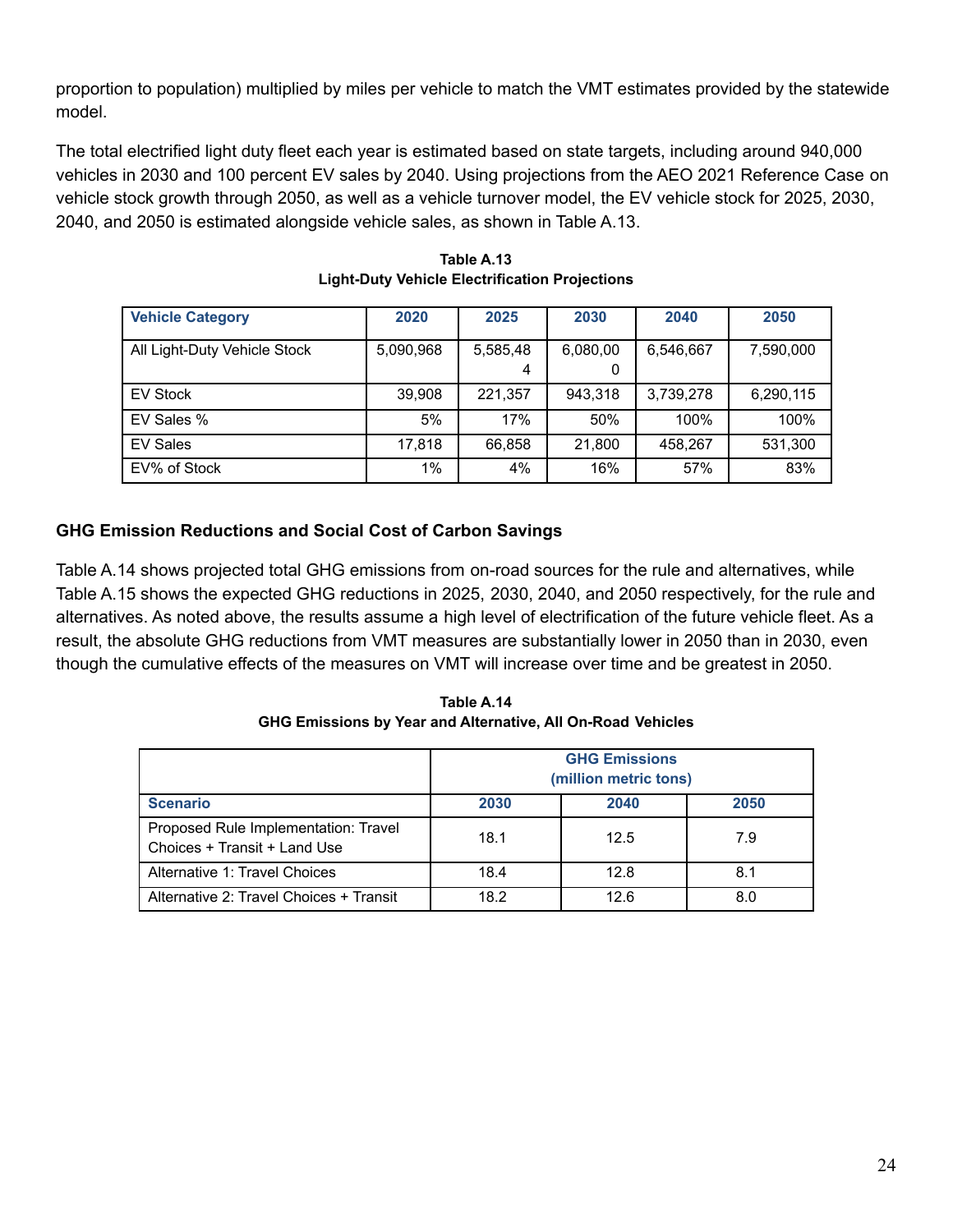|                                                                      | <b>GHG Emissions Change in Year</b><br>(million metric tons) |        |        |
|----------------------------------------------------------------------|--------------------------------------------------------------|--------|--------|
| <b>Scenario</b>                                                      | 2030                                                         | 2040   | 2050   |
| Proposed Rule Implementation: Travel<br>Choices + Transit + Land Use | (1.70)                                                       | (1.20) | (0.70) |
| Alternative 1: Travel Choices                                        | (1.43)                                                       | (0.88) | (0.44) |
| Alternative 2: Travel Choices + Transit                              | (1.62)                                                       | (1.09) | (0.59) |

**Table A.15 GHG Emissions Change from Baseline Forecast by Year**

To estimate the social cost of carbon savings, greenhouse gas emissions in years between 2030 and 2050 were interpolated, and annual emissions savings before 2030 were ramped up from zero in 2022 to the 2030 level. The social cost of carbon value in each year was then applied to the greenhouse gas emissions in that year. The values used for the social cost of carbon based on the Biden administration guidance are shown in Table A.16 (The White House, 2021).

| <b>Emissions Year</b> | 2.5% Discount Rate |
|-----------------------|--------------------|
| 2020                  | 76                 |
| 2025                  | 83                 |
| 2030                  | 89                 |
| 2035                  | 96                 |
| 2040                  | 103                |
| 2045                  | 110                |
| 2050                  | 116                |

**Table A.16 Social Cost of CO<sup>2</sup> , 2020-2050 (in 2020 dollars per metric ton of CO<sup>2</sup> )**

#### **Other Social Benefits**

Other social benefits were valued based on the following data sources and key assumptions.

#### Air Pollution

These costs are associated with human health impacts – including mortality and morbidity – as well as crop and forest damage, ecosystem damage (e.g., from acid deposition, ozone damage, and particulate matter deposition), damage to buildings and materials, and reduced visibility. The costs of air pollution are primarily driven by human health.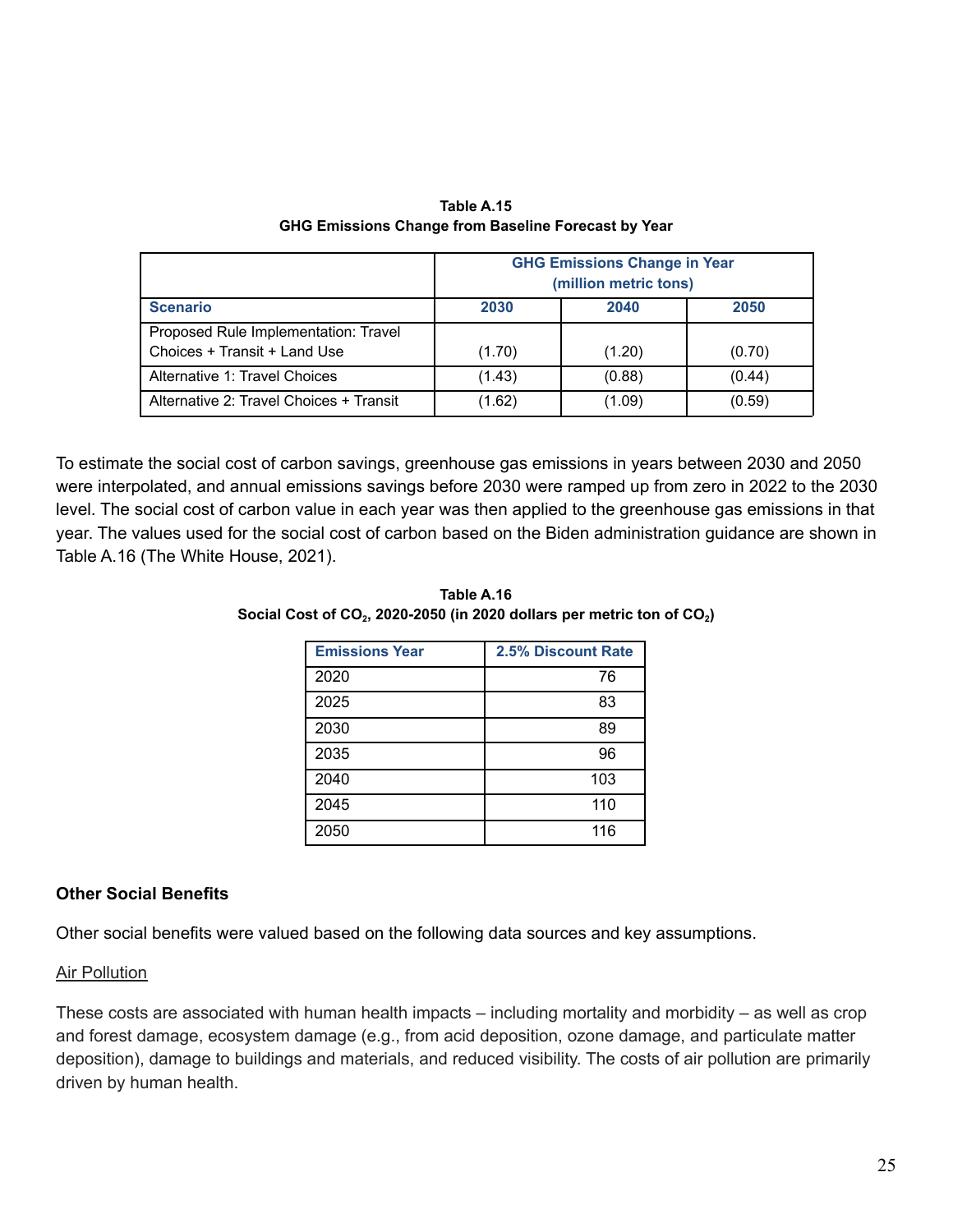Changes in emissions of particulate matter (PM) and oxides of nitrogen (NOx) were estimated based on tailpipe emission rates (grams per mile) in each future year, multiplied by changes in light-duty vehicle VMT. Emission rates for internal combustion engine vehicles were sourced from runs of the U.S. EPA MOVES2014 model conducted by Cambridge Systematics in June 2021 for years 2032 and 2040. Emission rates for years prior to 2032 were interpolated with 2017 rates from analysis for the Carbon Free Boston study (2019) conducted by Cambridge Systematics. Emission rates for 2033-2039 were interpolated between 2022 and 2040 rates, and the 2040 rate was used for years after 2040. Tailpipe emissions from electric vehicles were assumed to be zero.

Damage values (\$/kg) are based on the U.S. EPA regulatory impact analysis for light-duty vehicle fuel economy and GHG standards (U.S. EPA, 2010), as reviewed by CS in 2012 for use in the Federal Transit Administration (FTA) New Starts Environmental Benefits Template. Table A.15 shows the damage values used. The damage values are the same as used by FTA in its most current (FY 2021) version of the New Starts and Small Starts reporting templates, with the exception that 2010 dollars have been converted to 2016 dollars using a consumer price index multiplier of 1.1. The EPA values are based on nationwide modeling using county-scale data on emissions, air pollution, and population exposure. The EPA and FTA sources list different damage values for mobile vs. electricity generation sources; the mobile source values are used here. The values used are an average of those provided by FTA for years 2025 and 2035.

| Table A.17                      |  |  |
|---------------------------------|--|--|
| Pollutant Damage Values (\$/kg) |  |  |

| <b>Pollutant</b> | Damage Value (\$/kg) |
|------------------|----------------------|
| $PM_{2.5}$       | \$976                |
| $NO_{\rm v}$     | \$17.69              |

#### Safety

Safety costs represent costs associated with crashes resulting in fatalities or injuries. To estimate safety benefits, fatality and injury motor vehicle crashes are assumed to be reduced in proportion to VMT reduced. Average rates of 0.013 fatalities and 0.195 injuries per million vehicle-miles are used, based on Fatality Analysis Reporting System (FARS) fatality data from 2000-2009 and injury rates reported by the Bureau of Transportation Statistics (BTS) in National Transportation Statistics (Table 2-17: "Motor Vehicle Safety Data"). These rates were recommended by Cambridge Systematics for the FTA in 2012 and are still being applied by FTA for use in New Starts and Small Starts project evaluation. 19

Crash reduction benefits are valued at \$9.6 million per fatality based on the latest (2016) U.S. DOT guidance on value of a statistical life. Disabling injuries are valued at \$490,000 based on the value provided in FTA's latest (FY 2021) New Starts and Small Starts reporting templates. The injury value has been inflated by FTA since the original 2012 work (when it was \$323,000) and is applied to the fatality and injury rates stated in the previous paragraph.

#### Traffic Delay

<sup>&</sup>lt;sup>19</sup> See: Federal Transit Administration, New Starts Environmental Benefits Template, available at http://www.fta.dot.gov/12304.html.